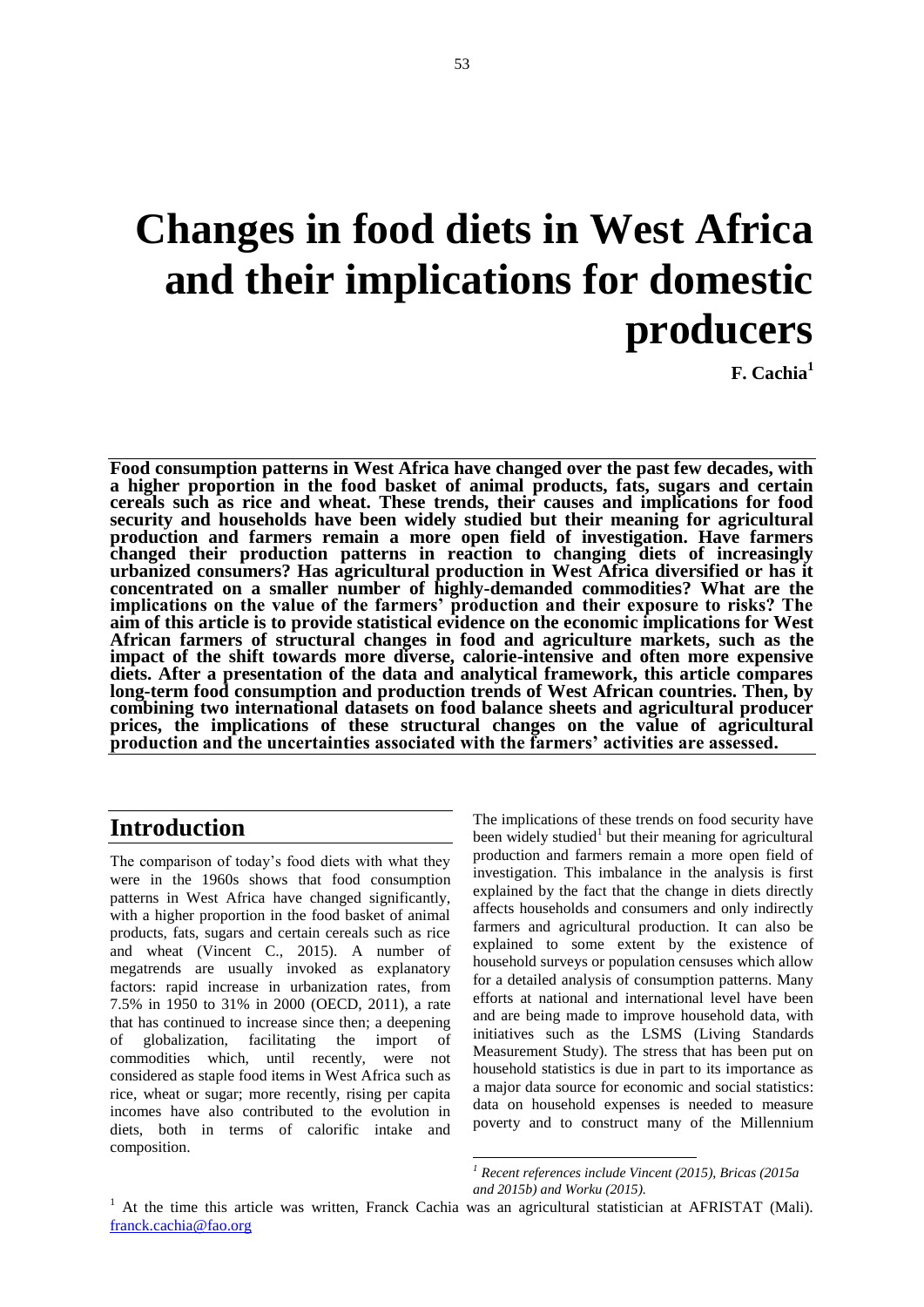Development Goal (MDG, now SDG) indicators, in addition to being the main data source for the weights of the Consumer Price Indices (CPI); household survey data is widely used by national accounting departments to measure and calibrate household consumption, a major component of the supply and use equation in national accounts. Comparatively, fewer resources have been directed towards the measurement of agricultural production and farmspecific data: agricultural censuses and farm structural surveys are infrequent in West Africa, leading to data which lack in timeliness, quality, and level of detail and to the absence of proper sampling frames. The poor measurement of agricultural production at farm level also has to do with the fact that agricultural statistical services are usually separated from national statistical institutes.

Farm-level studies made by non-governmental organizations or the private sector often rely on their own data sources and data collection vehicles instead of using national surveys, which are often lacking or considered of insufficient quality. As a result, many of the analysis of the agricultural sector that can be found in the literature generally lack statistical representativity and are restricted in terms of geographical or commodity coverage. In addition, given the cost of carrying-out statistically representative surveys, these are often irregular exercises, impeding the construction and analysis of consistent time-series.

Notwithstanding the limitations attached to data on West African agriculture, international datasets compiling nation-wide data on agriculture do exist, allowing the analysis and comparison of macro-level trends on agricultural production and supply. The Food Balance Sheets (FBS), disseminated and updated on a regular basis by the FAOSTAT platform, is in this respect a unique data source which remains underexploited.

The purpose of this study is to provide statistical evidence on the long-term trends (1960 - present) affecting the supply and demand of agricultural commodities in West African countries<sup>1</sup>, based on aggregated sources of information such as the FBS. Through the construction and analysis of appropriate statistical indicators, this study seeks to identify the major trends of the farming sector in West Africa, in a context of changing food diets, and respond to questions such as: have farmers changed their production patterns in reaction to changing diets of increasingly urbanized consumers? Has agricultural production in West Africa diversified or has it concentrated on a smaller number of highly-demanded

commodities? What are the implications on the value of the farmers' production and their exposure to risks?

After a presentation of the data and analytical framework, this article compares food demand and production trends in West African countries since the beginning of the 1960s. Then, the implications of these structural changes on the value of agricultural production and the uncertainties associated with the farmers' activities are assessed. These analyses are based on two international datasets on food balance sheets and agricultural producer prices. The last Section concludes and identifies further lines of research.

## **Data and analytical framework**

The statistical indicators constructed in this article are mainly based on the Food Balance Sheets (FBS) and agricultural producer prices compiled by FAO's Statistics Division and disseminated through its online data dissemination platform, FAOSTAT<sup>2</sup>. The data, its underlying compilation framework, and the main statistical indicators used in this study are presented in the remaining of this section.

#### **Supply and use equation: the framework for Food Balance Sheets**

The supply and use equation states that at any point in time there has to be a balance between the supply of an agricultural commodity and its different uses, for a country or any other geographical grouping, as illustrated by equation (1) (FAOSTAT, 2015):

$$
\underbrace{Q_i + M_i}_{Supply} = \underbrace{C_i + NC_i + F_i + Sd_i + X_i + L_i + \Delta S_i}_{Use}
$$

Where:

 $Q_i$ : quantity produced of commodity i;

 $M_i$ : quantity imported;

 $C_i$ : quantity available for human consumption;

 $NC_i$ : quantity available for industrial or other non-food uses;

 $F_i$ : quantity used as feed for livestock;

 $Sd_i$ : quantity used as seed;

 $X_i$ : quantity exported;

 $L_i$ : quantity lost during transportation and storage at farm and wholesale levels; and

 $\Delta S_i$ : change in stocks between two time periods.

This analytical framework, generally referred to as Food (or Commodity) Balance Sheets (FBS), is analogous to the concept of supply and use equilibrium in national economic accounts. It is useful

1

 $\overline{a}$ 

*<sup>1</sup> According to the United Nations classification, West Africa is composed of the following countries: Benin, Burkina Faso, Cabo Verde, Côte d'Ivoire, Gambia, Ghana, Guinea, Guinea-Bissau, Liberia, Mali, Mauritania, Niger, Nigeria, Senegal, Sierra Leone and Togo.*

*<sup>2</sup> [http://faostat3.fao.org](http://faostat3.fao.org/)*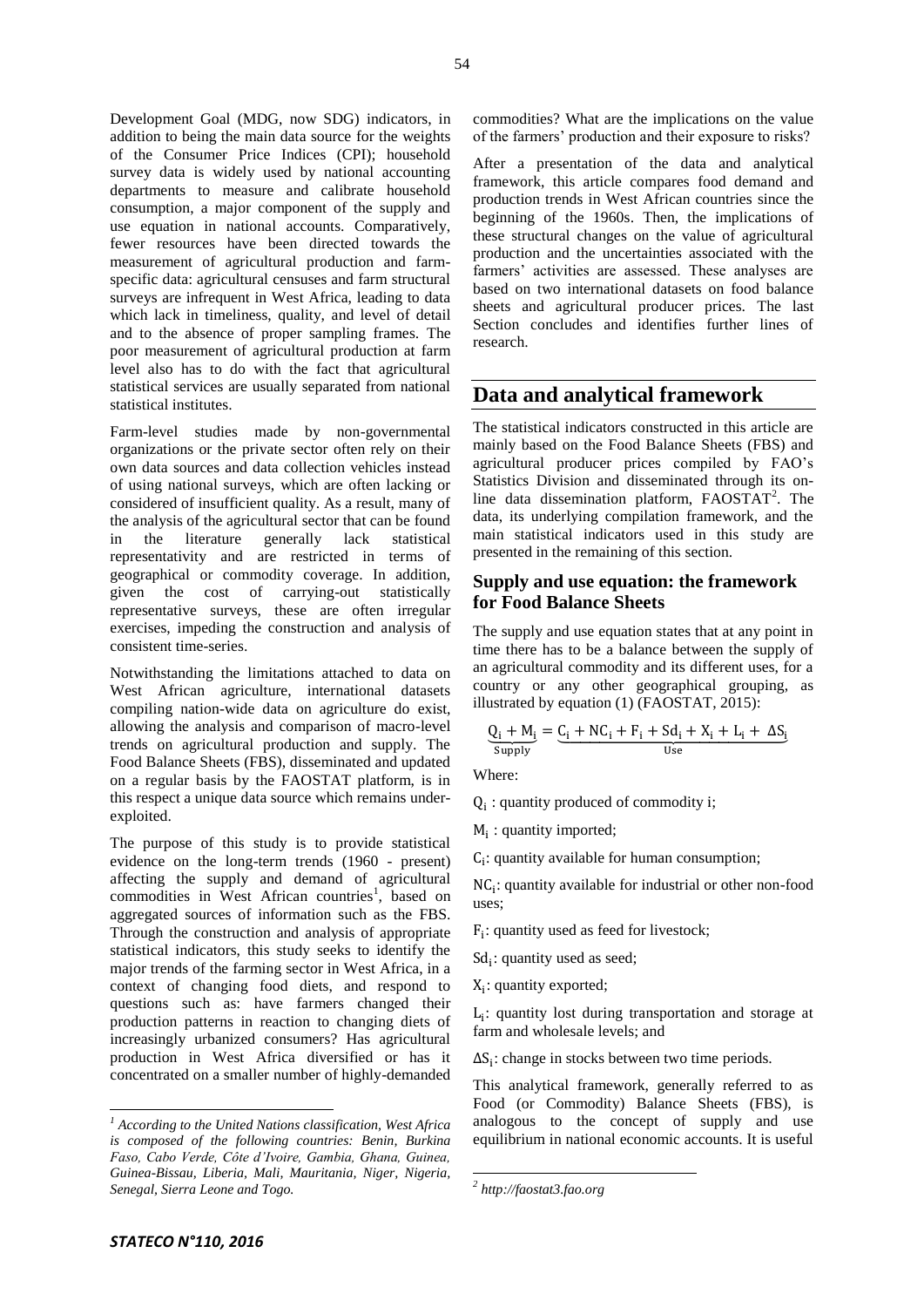in that it provides a complete picture of the sources of supply and use for a given commodity and a quantification of the associated flows. The common unit used is the raw commodity equivalent, such as kg of wheat, paddy rice, etc., which allows a standardization of the flows associated with different degrees of processing of the commodity. For example, humans or animals generally consume products which are based on some degree of processing of one or more commodities (wheat flour, pasta, bread, feed meals, etc.), whereas exports or imports may include both the commodity in its raw or processed form (cocoa beans and chocolate, for example). To allow a proper aggregation of flows, processed products are therefore converted back to their raw commodity equivalents using appropriate technical conversion factors (also referred to as extraction factors)<sup>1</sup>.

#### **Statistical indicators**

For the purposes of this study, several statistical indicators have been constructed using data from FAOSTAT (FBS, agricultural producer prices) and World Bank's World Development Indicators (agricultural GDP). The indicators are defined below:

#### **Food production and consumption**

Production  $(Q)$  is one of the variables of the supplyuse equation of the FBS. It measures the total amount of the commodity produced for a given time period and country (or any other geographical grouping).  $C$ , the amount of the commodity available for human consumption, is given in the FBS framework by the difference between total supply and all the uses other than  $C$ . It does not mean that  $C$  is the amount actually consumed: losses occur in the transportation, storage and distribution process at the retail level; and a share of food is wasted by households after the actual purchase or production. Nevertheless, this indicator provides a measure of the domestic demand for the commodity in question and can therefore be considered as a proxy for potential consumption<sup>2</sup>.

From equation (1), we consider the ratio  $r = Q$  $\frac{1}{c}$  as the measure of the capacity of domestic production to satisfy domestic food demand. In this article,  $r$  is used as an indicator of the extent to which farmers in West Africa have adapted their production mix to the changes in domestic food demand.

#### **Diversity of food production and consumption**

l

Empirical evidence tends to suggest that there is a positive correlation between income per capita and diversity in diets. Doan D. (2014) has estimated that in

the case of China income effect on food diversity is significant and positive, but diminishes along the income distribution and overtime. It is interesting to test if these results also hold for a region such as West Africa, which has seen income per capita rise in most of its countries, even if this rise has been relatively recent. In line with the objective of this study, it is also relevant to understand if agricultural production has diversified or not, in other terms if farmers have responded to changing diets by broadening their product mix or by specializing on a smaller number of commodities. To respond to these questions, a measure of diversity is constructed:

$$
\text{div} = 1 - \left( \left[ \frac{\text{HHI} - 1}{n} \right]_{1} - \frac{1}{n} \right)
$$
\nWhere:  $HHI = \sum_{i=1}^{n} \left( \frac{C_i}{\sum_{i=1}^{n} C_i} \right)^2$  is the Herfindahl-

Hirschman index for  $C$  and  $n$  the number of commodities.

div is the complement of the normalized Herfindahl-Hirschman index: as the latter measures market concentration, the complement (one minus the normalized HHI) measures diversity. The diversity index for food production is computed exactly in the same way, replacing C by Q. As HHI varies between  $1/n$  and 1, div varies between 0 (minimum diversity) and 1 (maximum diversity).

#### **Agricultural value of production**

Changes in the production mix of farmers impacts the average value of their production. The amount produced valued at farm-gate prices gives the value of production:  $v = Q$ . P, where Q is the production of the commodity and P its farm-gate price. A decomposition of changes in v can help determine if farmers have benefited from the changing structure of their production, by isolating the share of the change in which is due to a structural effect such as, for example, a change in the production mix towards higher-priced commodities. This is done by decomposing the growth rate of the average value of production in a price, quantity and structural (or weighting) effect, as described in Annex 1.

#### **Agricultural prices and margins**

The deflator of agricultural production measures changes in the average prices in the agricultural sector:  $\text{defl} = \frac{V}{Q}$ . It is generally presented in the form of an index: indeed, as it aggregates all kinds of products, its direct interpretation in value per quantity unit has little meaning. Comparing defl to indicators such as the deflator of the Gross Domestic Product

*<sup>1</sup> For example, it is estimated that 100g of raw wheat are needed to produce 80g of wheat flour. To convert wheat flour to its raw wheat equivalent, wheat flour quantities are multiplied by 1/80%, the reciprocal of the extraction factor (80%). 2*

In this study, we will refer to C indiscriminately as *consumption, demand or potential consumption.*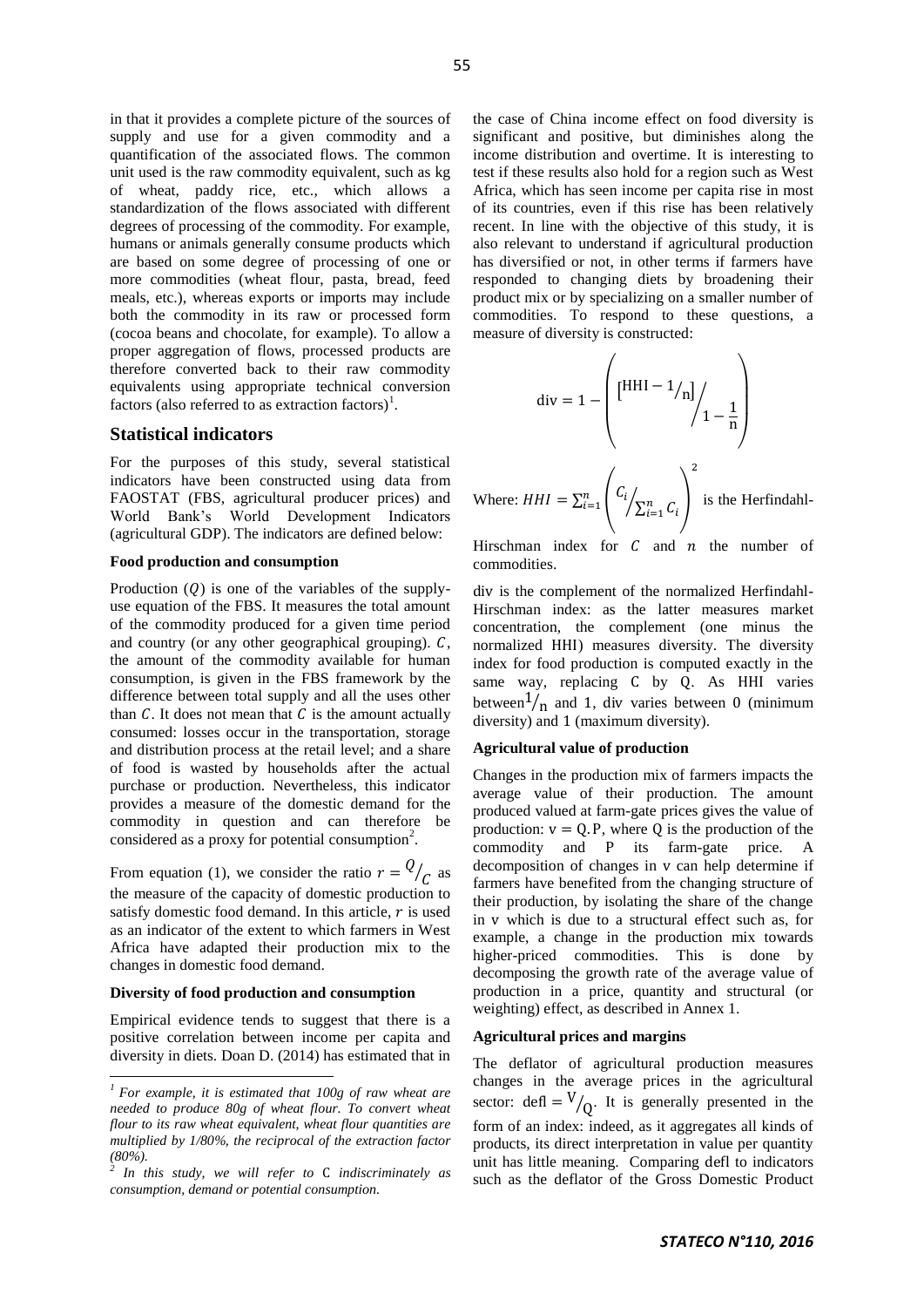(GDP), an economy-wide measure of inflation, provides a gross indication on the evolution of producer margins. Comparing defl to the food Consumer Price Index (food CPI) provides an indication of the evolution of producer margins with respect to those of other actors of the food chain, such as wholesalers, retailers, transporters or importers. For example, a persistently higher inflation in food consumer prices respective to agricultural producer prices is an indication that average margins of farmers are decreasing relative to wholesalers and retailers margins.

#### **Risks**

Farmers operate in an uncertain environment and are exposed to a wide array of risks. The impacts of some of these risks, such as natural catastrophes, are to a large extent independent from the nature of the activities of the farm. Similarly, as farmers are generally price-takers, they face an uncertainty in the prices that they will receive for their product. Farmers can to some extent insure themselves against the impact of some of these risks, through the purchase of hedging instruments such as weather derivatives or futures contracts. But most of these tools are still out of the reach of farmers in developing countries. Instead, farming practices and commodity specialization can and are used by some as a risk management tool: indeed, the revenue of a farm in monoculture is more exposed to production risks (a pest, for example) and to price risks (if the price of this commodity plunges, so does the farm revenues) than for a multi-output farm which can spread these risks across different commodities. Therefore, the question of the extent to which structural changes in the production mix affect the exposure of farmers to uncertainties and risks on their revenues is a relevant one. The benefits for farmers of a change in production structure towards higher-priced products may be mitigated by a higher exposure to price and/or production-related risks: this means that, when taking into account the probability distribution of yields and farm-gate prices, the expectancy of earnings may in reality be lower than for a production structure composed of lower-priced but less risky commodities.

Risk is often approximated through a measure of historical variability. In this study, the coefficient of variation<sup>1</sup> will be used to measure variability in quantities (production risk) and average prices (price risks). We will also provide a measure of the exposure to price risks, based on a decomposition of the variance in average prices. Refer to Annex 2 for greater details on this decomposition.

The data sources on which these indicators are based and the different operations that had to be done to standardize and fill data gaps are presented in the remainder of this section.

#### **Food Balance Sheets**

A Food Balance Sheet (FBS) presents a comprehensive picture of a country's food supply and utilization during a specified reference period, a calendar year in the case of FAO's FBS data. The FBS shows for each food item (each primary commodity) the availability for human consumption which corresponds to the sources of supply and its utilization (FAOSTAT, 2015). FBS bring together the larger part of the food and agricultural data in each country, as it compiles country information on production, trade and utilization produced at national level. It is therefore a derived statistics and its statistical reliability depends on the accuracy and quality of the underlying data produced by the countries, which is known to be highly variable. In fact, the food available for human consumption  $(C)$  is often not measured in the FBS but calculated as a residual. Knowing that there are many gaps particularly in the statistics of utilization for nonfood purposes, such as feed, seed and manufacture, as well as in those of farm, commercial and even government stocks, C has to be used with caution.

In spite of all these imperfections, FAO's FBS are one of the few database (if not the only one) that compiles annual data for such a large set of countries with more than 50 years of history. Moreover, these imperfections can be partly mitigated by considering the trends and not the absolute values, as done in this study. This is possible thanks to the availability of long time-series (the FBS data in FAOSTAT starts in 1961) and the full coverage of West African countries. Furthermore, this study focuses on the analysis of regional trends, limiting country comparisons which may be hampered by differences in the way the data is compiled.

#### **Agricultural producer prices**

1

FAO's agricultural producer price data set is the other source of information used in this study. It provides data on farm-gate prices for more than 130 countries and 200 commodities. Its level of commodity detail, country coverage and data history<sup>2</sup> makes it a unique source of information for the investigation of longterm trends in producer prices. Information on prices is collected annually from the countries, compiled, harmonized and disseminated in July-August of each year.

The quality of FAO's producer prices data set depends to a large extent on the quality of the underlying country data. While a country will generally adequately report data for its major commodities, data

 $\overline{a}$ 

<sup>&</sup>lt;sup>1</sup> The coefficient of variation is defined as the standard *deviation divided by the mean of the distribution.*

<sup>2</sup> *The data goes back to 1961, although due to a temporary halt in the FAO's data collection activities the data series before and after 1991 have been split into two not necessarily compatible datasets. This article uses only the most recent dataset, from 1991 onwards.*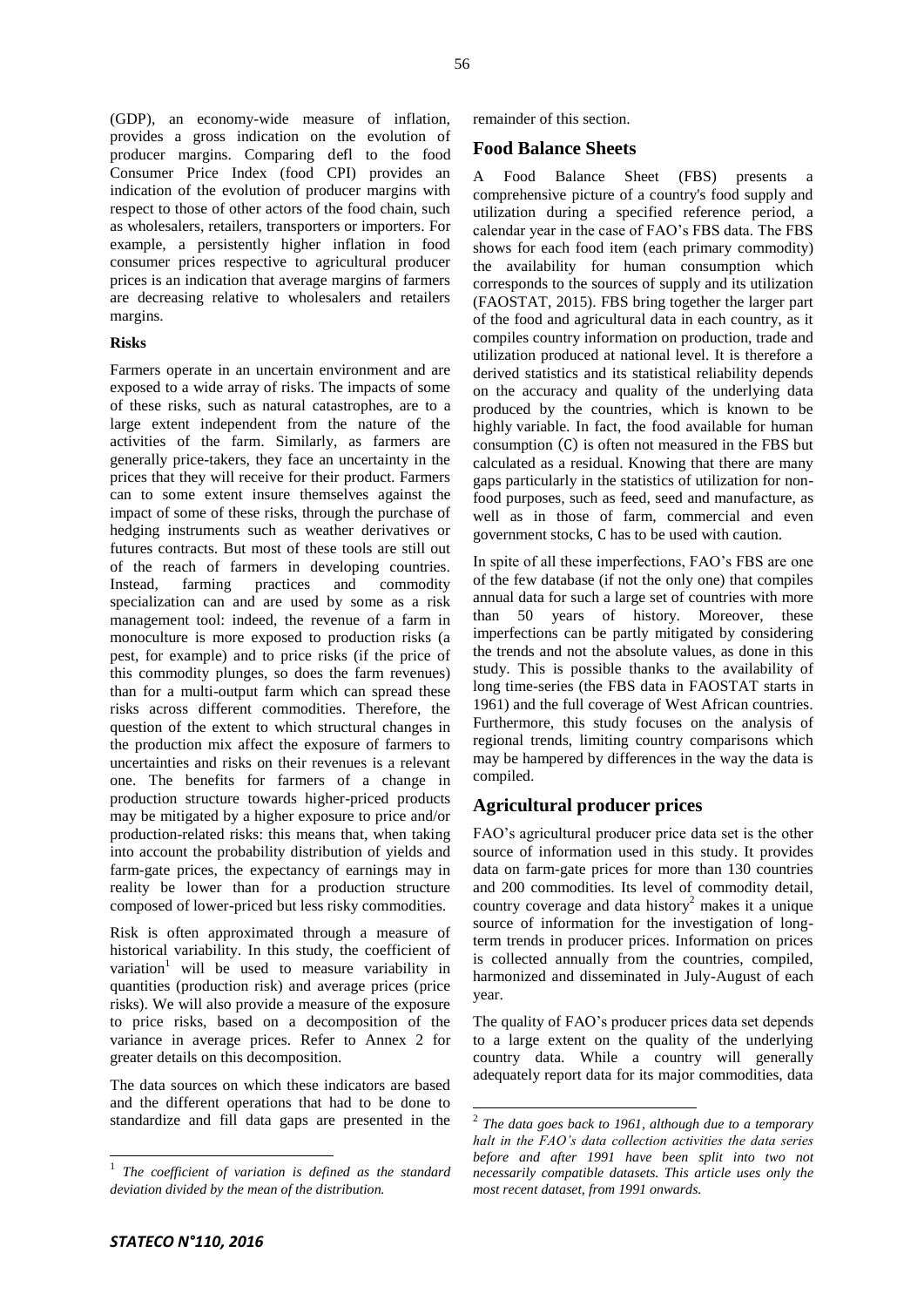availability and quality is lower for minor commodities, or for highly volatile and seasonal items such as fruits and vegetables. Adding noise to the data is the uneven adherence of the reported prices to the farm-gate concept: while some countries report the price of the commodities when they leave the farm, others provide the price at the first point of sale, at wholesale markets or even at retail stores or markets. African countries in particular tend to report wholesale or retail prices, especially for fruits and vegetables.

Focusing on the trends instead of the absolute values cancels out some of these biases, to the extent that these do not vary in time and that the series are exempt from breaks.

### **Matching categories of the food balance sheets and agricultural producer price datasets**

To compute the value of production, producer prices have to be available for each of the items produced. The commodity classifications used for the FBS and the producer prices differ slightly: the former is a hybrid classification that incorporates most of the raw commodities (for example, wheat and wheat products) but also some processed items (butter, sweeteners, olive oil, etc.). The producer price dataset uses a classification solely based on raw commodities (milk, sugar cane, olives etc.).

A procedure to associate the appropriate price to the corresponding item of the FBS data set has therefore been implemented:

- If an item is common to the two datasets, the price of the item is taken and attributed to the corresponding item of the FBS classification without any further modification (except unit transformations);
- If an item of the FBS classification is more highly aggregated than in the price classification, the prices of the corresponding items of the latter are averaged and applied to the FBS item. For example, the price of the item sesame seed and sesame seed oil of the FBS classification is equal to the unweighted average of the price of sesame seed and sesame seed oil, which constitute two different items in the price classification;
- In the opposite case where the item of the price classification corresponds to more than one item of the FBS classification, the price of the former is applied to all the items of the latter. For example, the price of the single item oranges and mandarins from the price list is applied individually to oranges and mandarins, that form two distinct commodities in the FBS list;
- The price of processed products such as butter or vegetable oils is computed on the basis of the price

of the raw commodity from which they originate<sup>1</sup>, by multiplying the price of the processed item by the reciprocal of the extraction rate. For example, if the price of one liter of cow milk in Mauritania is 0.392 USD (FAOSTAT, 2015) and if the extraction rate of butter to cow milk is 4.2% (4.2g of butter can be produced from 100g of cow milk), the price of one kg of butter will be equal to  $0.392 * (1/4.20) = 9.3$  USD. This procedure assumes that the price of a processed product is only a function of the price of the raw commodity from which it is produced and implicitly considers that transformation margins are equal to zero. This necessary assumption undermines the plausibility of the absolute prices constructed in this way. However, given the relative stability of transformation margins over time, the analysis of trends may adequately reflect changes in producer prices.

This matching procedure and transformation in prices can be summarized in correspondence matrices, an example of which is given in Annex 3.

#### **Estimation of missing data**

The data reported on producer prices is generally incomplete, especially for minor or highly seasonal or volatile items. To ensure that the value of production is computed for all countries over the same set of commodities, prices which are missing for certain item are estimated. The method is straightforward:

- The missing price for an item is estimated by the average price of the item group to which it belongs. For example, if the price of maize is missing, it is estimated by the average price of cereals;
- If the data is too scarce to compute item group averages, the missing price is imputed by the average regional price for the same item. For example, the missing price for maize is estimated using the average maize price in the West Africa region.

This Section has presented the information sources, the main transformations operated to the raw data and defined the different indicators used in this study. We will now analyze and compare the trends in food diets and production in West Africa.

1

<sup>&</sup>lt;sup>1</sup> In this classification a processed product originates from *only one raw commodity, which simplifies the computations. The computation procedure as described in Annex 3 can in theory accommodate products based on several raw commodities.*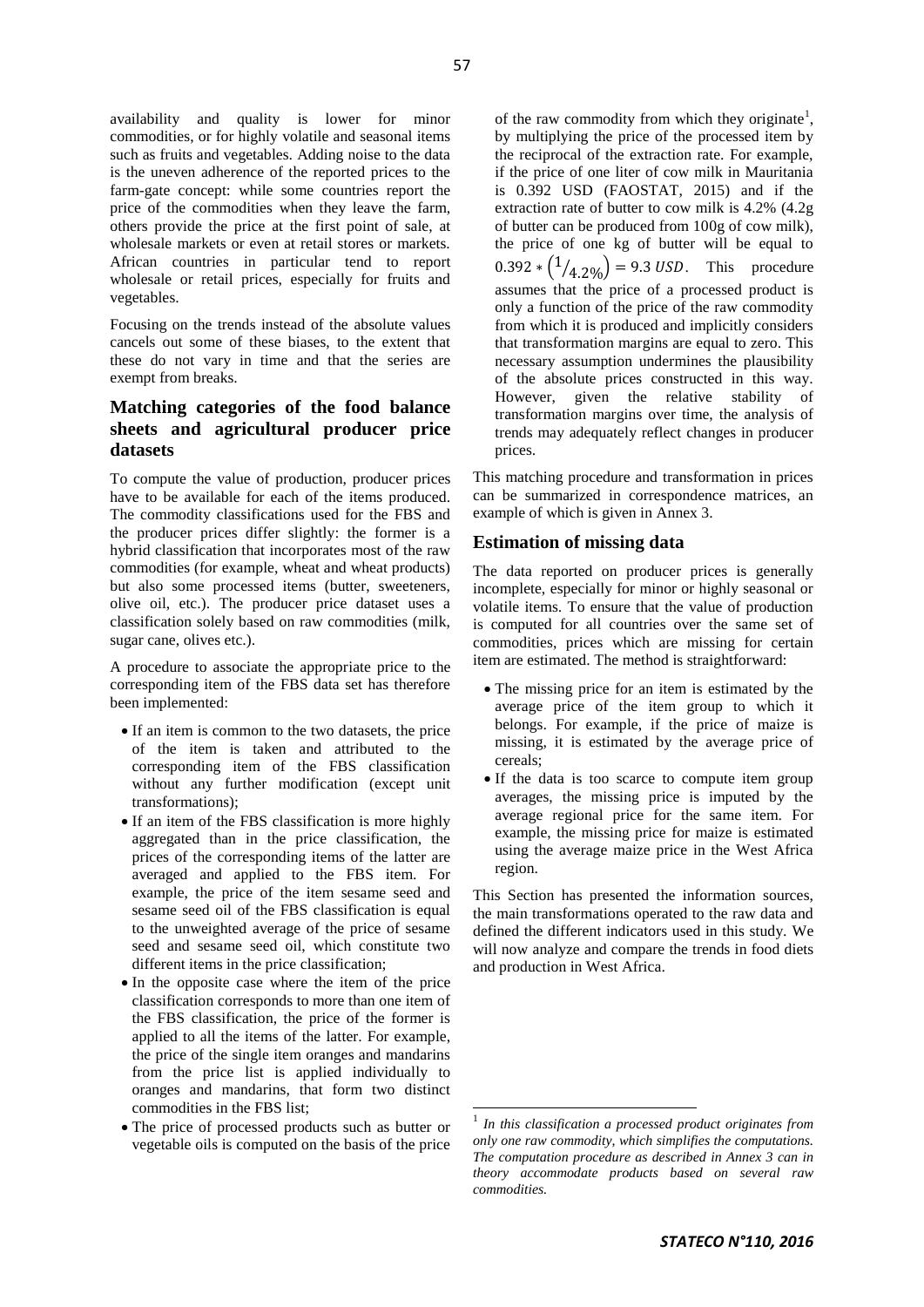# **Have West African farmers adjusted their production to changing diets?**

#### **Food diets are getting richer**

Statistical evidence suggests that West African diets tend to converge towards "western" standards, characterized by a larger share of animal products, fats and sugars in food consumption. Urbanization and economic growth, which contribute to the emergence of a new middle class, are among the main drivers of this structural change (Vincent C., 2015). The data compiled here for West Africa shows that the share of items such as sugars and vegetable fats in the per capita kilocalories available has risen from an average of 3.7% in 1961-1979 to 5.0% in 2000-2011 for sugars and from 12.8% to 14.6% for vegetable fats and oil crops. In contrast, the share of traditional food staples has declined: for roots and tubers, for example, it has fallen from 17.1% to 14.3%. For other food categories, the changes are less significant: cereals still represent more than half of the calories available, with little change compared to the 1961-1979 average. The weight of meat and animal products has also remained stable over the period of analysis, just under 8,0%. The data also confirms that overall food supply

per capita (excluding alcoholic beverages) has increased at a steady pace, from an average of 1957 calories per day in 1961-1979 to 2434 for the period 2000-2011. Changes in food consumption habits become more apparent when looking within the aggregated categories. For instance, the share of wheat and rice relative to traditional cereal crops such as sorghum and millet has increased significantly (Figure 2). The rise in the share of rice is a common and defining characteristic of the evolution in West African food diets. Several studies, such as Me-Nsope and Staatz (2013), have indicated that there is a positive correlation between on the one hand income per capita and urbanization rates, and on the other hand the share of rice in food diets. For meat and animal products, the share of poultry meat has increased markedly (from 2% in 1961-1979 to 6% in 2000-2011). It has also been the case, but to a lesser extent, for eggs, pork meat and pelagic fish. In contrast, bovine and mutton meat have lost ground (from 14% to 10% for beef and from 7% to 6% for mutton). Milk (excluding butter) remains by far the largest item consumed within this category, with a stable share in diets oscillating around 35%. Among the excitants, cocoa has gained significant ground to the expense of coffee and, to a lower extent, tea: its share in the consumption of excitants averaged 68% over the period 2000-2011, against 40% in 1961-1979.







*Source: FAOSTAT 2015, author's calculations.*

*Note: Spices, Excitants and Other are excluded from the legend because of their negligible contributions.*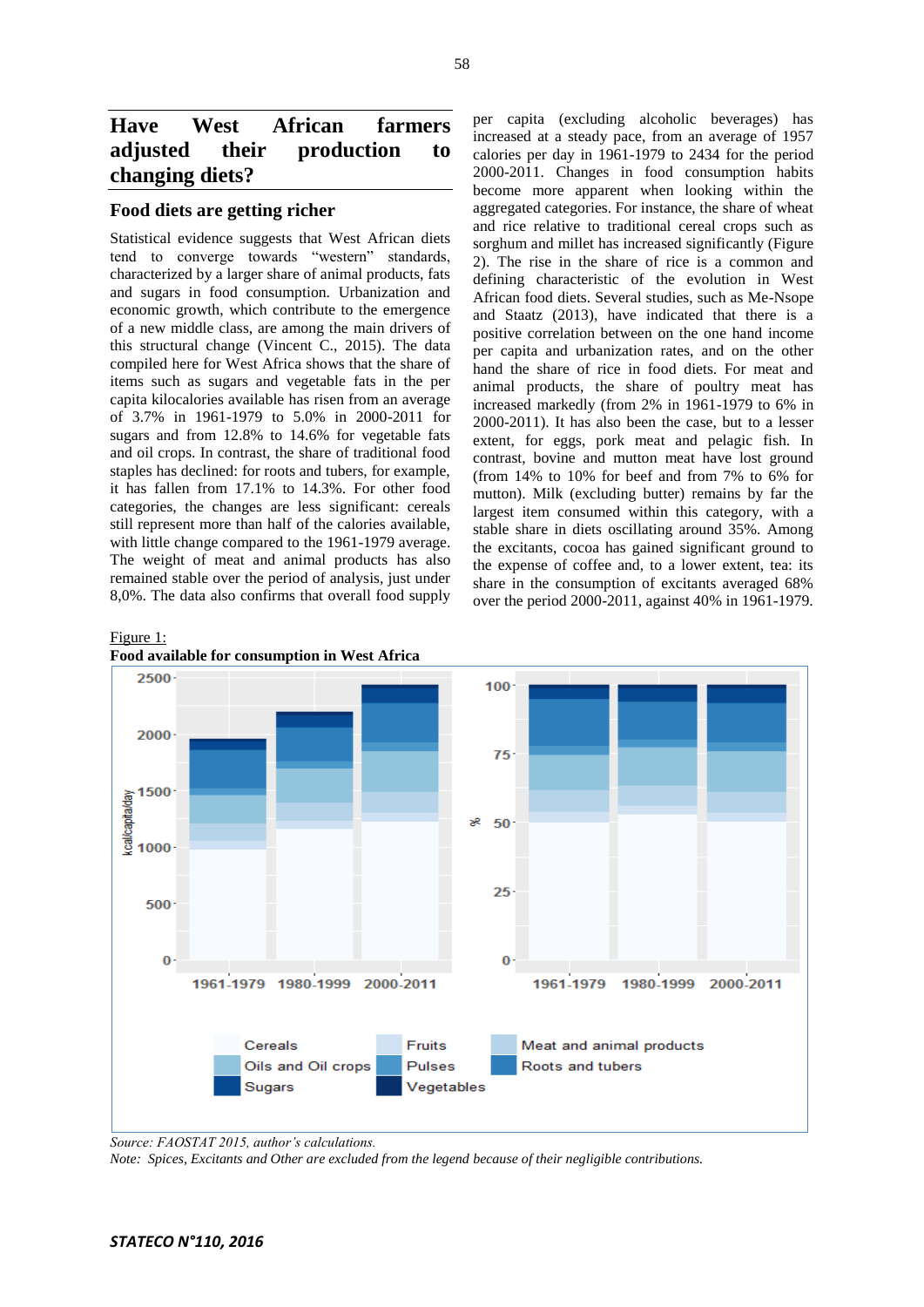

Figure 2: **Availability of cereals by cereal type in West Africa**

*Source: FAOSTAT 2015, author's calculations.*

*Note: Oats, Barley and Rye are excluded from the legend because of their negligible contributions.*

One of the characteristics of the change in food diets is their greater calorific content: the average number of kilocalories by kilogram of food available for consumption has increased from just above 1860 kcal/kg in 1961 to around 2000 kcal/kg in the recent years, after reaching a peak during the mid 80s at 2050 kcal/kg (Figure 3). This is the result of a greater reliance on commodities with a higher calorific content, a change that occurred both within item categories (wheat and rice, for example, have a higher calorific content than millet and sorghum) and

between them (higher proportion of fats and sugars in food diets compared to other items, for example). Cereals and oils and oil crops have seen their energetic content rise at a steady and sustained pace: rice and wheat drove the increase for cereals; for oil crops, the rise is due to the higher availability of calorie-rich soybeans and derived products such as soybean oil. Conversely, the average calorie content for meat and animal products has slightly decreased, reflecting the increase in share of less calorie-rich poultry meat and products.

#### Figure 3:





*Source: FAOSTAT 2015, author's calculations.*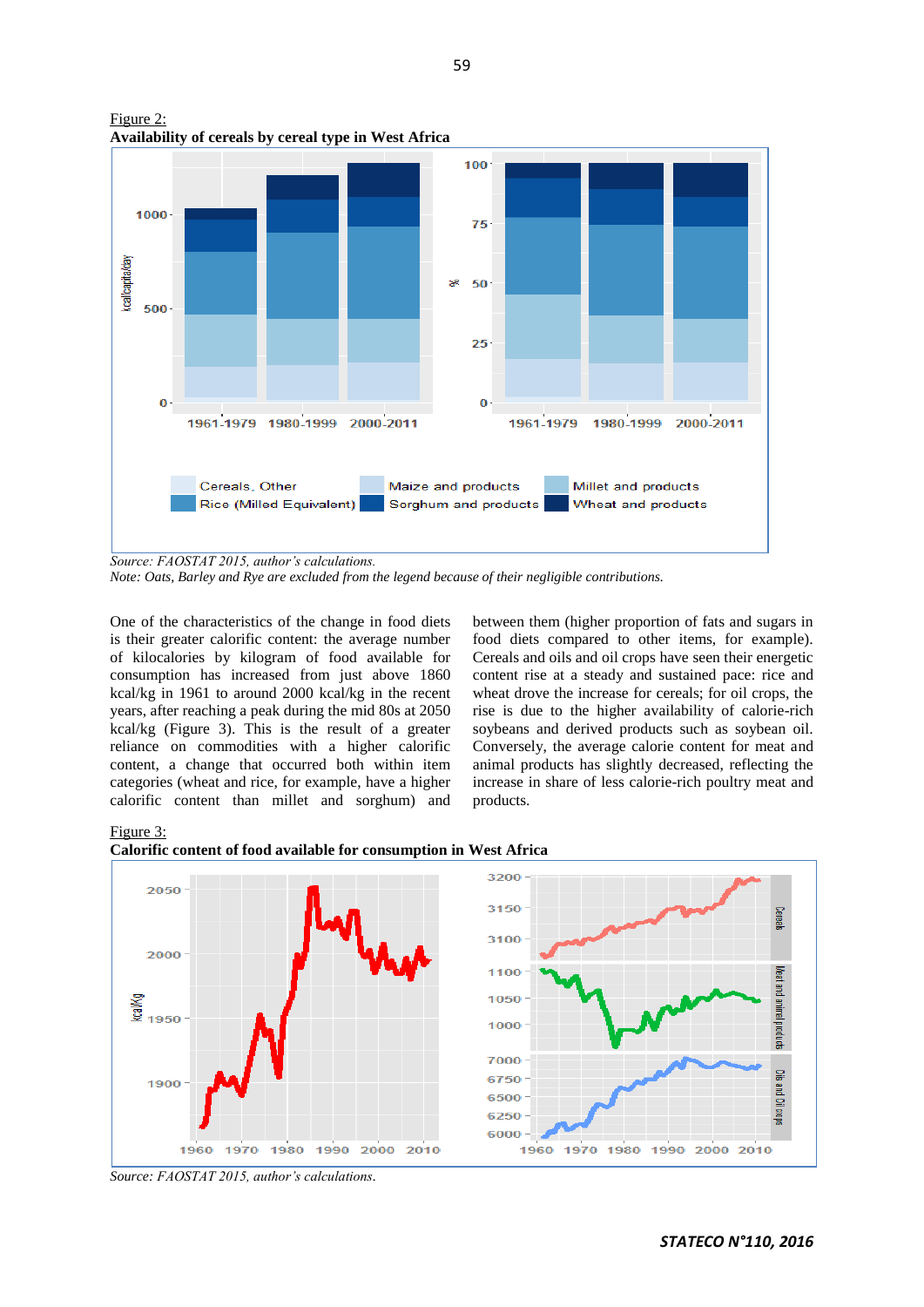This article will now investigate if the changing composition of food consumption evidenced above has been accompanied by an increase in the diversity of food diets and agricultural production, or if new products have simply replaced old ones.

#### **More diverse food diets**

Recent analysis of consumption behaviors of households or individuals in West Africa have concluded that food diets are becoming more diverse, with significant intra-category substitutions, in a broad context of rising demand for items with higher calorific, fat and sugar content. It has become apparent that lifestyle changes that accompany increases in income are correlated with diversification in food types and with the consumption of products with high added value, animal products and fruits (Bricas et al., 2015). However, most of these studies have concentrated on urban and peri-urban dwellings, leaving out rural households which, in spite of their declining weight, still represent around three quarters of the population in West Africa<sup>1</sup>. Can the results for urban or peri-urban households be extrapolated to the population as a whole? The analysis of FBS data, which includes by construction all food items produced domestically or imported in the country, can help answer this question.

The measure of diversity used in this study is the complement of the normalized Herfindahl-Hirschman index, the latter being widely used to measure market concentration (refer to the second section of this article for greater details). According to this indicator, the diversity in the food available for consumption has increased over the last 50 years for a large majority of Western African countries (Figure 4). This measure also shows that the dispersion among these countries with respect to food diversity has decreased. This indicates the existence of a common trend underpinning the change in food diets in the region, characterized by a re-balancing of the consumption in cereals (with wheat and rice increasing in share) and meat (white meat in complement to red meat). Interestingly, the group of countries that was significantly behind in terms of food diversity (Niger, Liberia, Sierra Leone and Benin) has progressively caught-up with the rest of the countries. This is a sign of improving production conditions and/or an increased capacity of these countries to satisfy food demand through imports.

Contrary to food diets, the diversity of agricultural production has not increased (Figure 4). The diversity indicator also shows that the dispersion among Western African countries with respect to production diversity has widened. This may reflect different food and agricultural strategies, with some countries preferring to widen their production scope while others tend to specialize on a reduced number of

crops. The dispersion among countries also highlights their different endowments and capacity to import: the fall in the production diversity of countries such as Nigeria and Sierra Leone, for example, reflects the tendency of commodity-rich countries to neglect domestic agricultural production, a phenomenon which has been exacerbated by the commodity supercycle of the  $2000s^2$ . Additionally, the increased demand for cocoa has clearly been one of the drivers of the concentration of agricultural production in the two main cocoa-producing countries of the region, Ivory Coast and Ghana.

These findings suggest that farmers in West African countries have responded in different ways to changing and more diversified diets. To understand if domestic production is now better able to satisfy food demand or on the contrary if it has lost ground with respect to foreign providers, food demand has to be compared with production. This is done below.

#### **Food demand** *versus* **food production**

Overall, production-to-demand ratios have not improved nor deteriorated significantly (Figure 5). In a context of increasing food demand and changing food diets, this suggests that producers have scaled-up their production for emerging commodities and/or generated additional surpluses for their major commodities: a stable ratio may be the reflection of an increase in the production of commodities which are largely exported and not meant to be sold on the domestic market (such as cocoa) and not necessarily an indicator of self-sufficiency. A commodity-level analysis is better adapted to draw more meaningful conclusions on the capacity of domestic producers to satisfy internal demand. For cereals, the ratio of production to demand has remained stable slightly above 1 (Figure 6), meaning that West Africa produces enough of the commodity to satisfy internal demand. Looking at this ratio for the different cereal crops reveals that output of both traditional and emerging crops has increased in volume, but the demand for the latter has outpaced its output. For example, the production of rice has doubled since the beginning of the 1960s to reach 20kg or above per capita in the region but is still insufficient to cover the demand, which has tripled to reach more than 30 kg per capita in 2013. Regarding wheat, because agroclimatic conditions in West Africa are not favorable to the production of this cereal, the increase in demand has directly translated into a higher import dependency. On the contrary, surpluses of maize, a traditional crop, have significantly increased, generating additional export capacity.

 1 *Source: Africapolis, dynamiques de l'urbanisation 1950 – 2020 : approche geo-statistique, Afrique de l'ouest*

 2 *The 2000s commodities boom or the commodities super cycle was the rise in many physical commodity prices (such as those of food stuffs, oil, metals, chemicals, fuels and the like) which occurred during the decade of the 2000s (2000–2009), following the Great Commodities Depression of the 1980s and 1990s. The boom was largely due to the rising demand from emerging markets such as the BRICS countries, as well as the result of concerns over long-term supply availability.*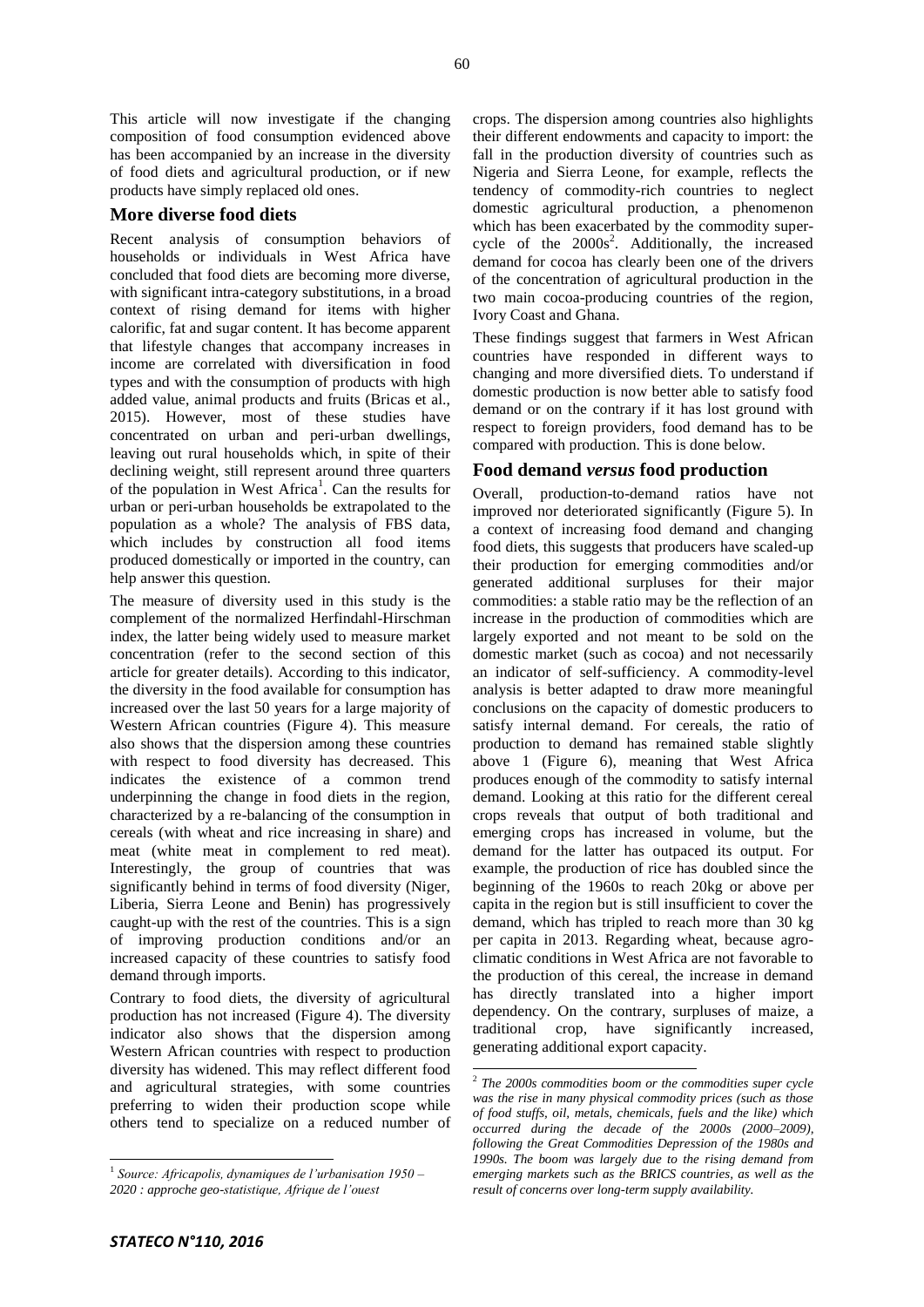

Figure 4: **Diversity of food diets and agricultural production in West African countries**

*Source : FAOSTAT 2015, author's calculations.*

*Note : the dots correspond to individual country data. The median is represented by the connected dots in black.*

Figure 5:



*Source: FAOSTAT 2015, author's calculations.*

*Note: The median is represented by the greys dots connected with the black line.*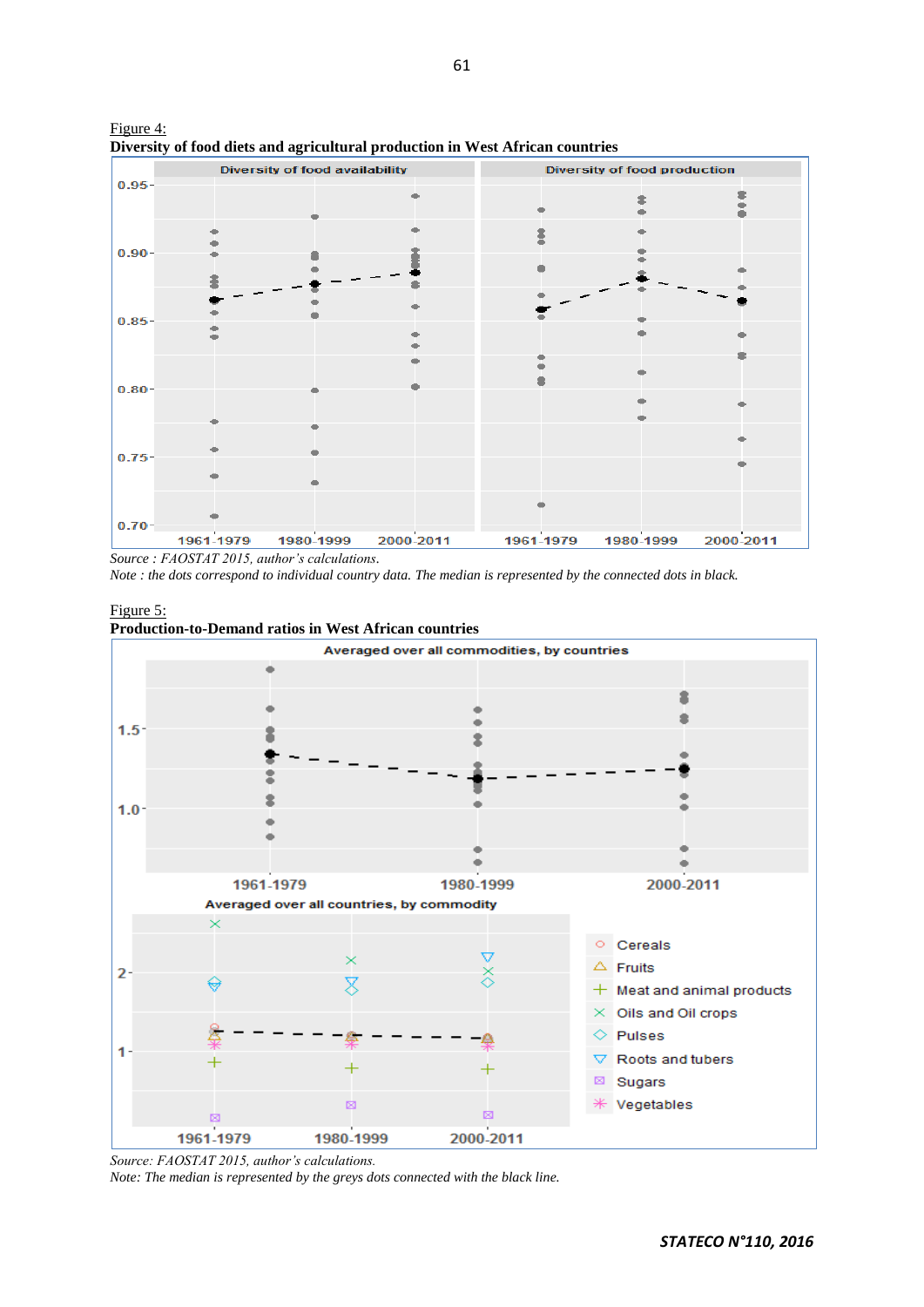

Figure 6: **Production-to-Demand ratios for the major cereal crops in West Africa**

*Source: FAOSTAT 2015, author's calculations.*

The statistical evidence provided in this section confirms a structural change in food demand: it has increased in quantity, is more energy-intensive and diverse. In response to these changing preferences, the agricultural sector has partially adjusted its production, by scaling-up its output for emerging food staples such as rice but also by increasing its output for certain traditional commodities, some of them with a good export potential (cacao, maize, sorghum, for example). This has generated revenues that can in turn be used by countries to import the commodities for which they are in greater deficit, such as wheat and, to a lesser extent, rice and certain processed products such as sugar. The next section will delve more deeply into the economic implications for the agricultural sector of the change in the composition of its production mix: has it translated into a higher average remuneration for its products? Is the agricultural sector more exposed now to production and price shocks?

# **Changing food diets and production patterns: economic implications for farmers**

### **Agricultural value of production: a pricedriven increase**

The value of agricultural production has risen relatively steadily in West Africa since the beginning of the 1990s, at an average annual rate of 8.5% (Figure 7). This increase has been determined to a large extent by fluctuations in prices (for details on the decomposition procedure, see Annex 1). Fluctuations in quantities have had a smaller influence on value of production, although they have become more significant during the past 10 years. The effect of structural changes (structural or weighting effect due to a change in the production mix) appears minor compared to price and quantity effects. Weighting effects reflect longer-term changes in the specialization of production which, when looked at on an annual basis, are necessarily lower than those resulting from more volatile components such as price and quantities. That said, the average structural effect over the period of analysis, at  $+0.04\%$ , is negligible compared to the average price and quantity effects (respectively  $+5.1\%$  and  $+3.4\%$ ). This suggests that the product-specialization of the agricultural sector in West Africa has not evolved towards products with a structurally higher remuneration potential. While this is true on average for West Africa, it is not necessarily the case for all individual countries within this region. Indeed, section 3 has revealed different specialization patterns in West Africa, with countries that diversified their production to satisfy changing consumer preferences while others tended to specialize into a smaller number of commodities with a higher revenue potential (cacao, etc.).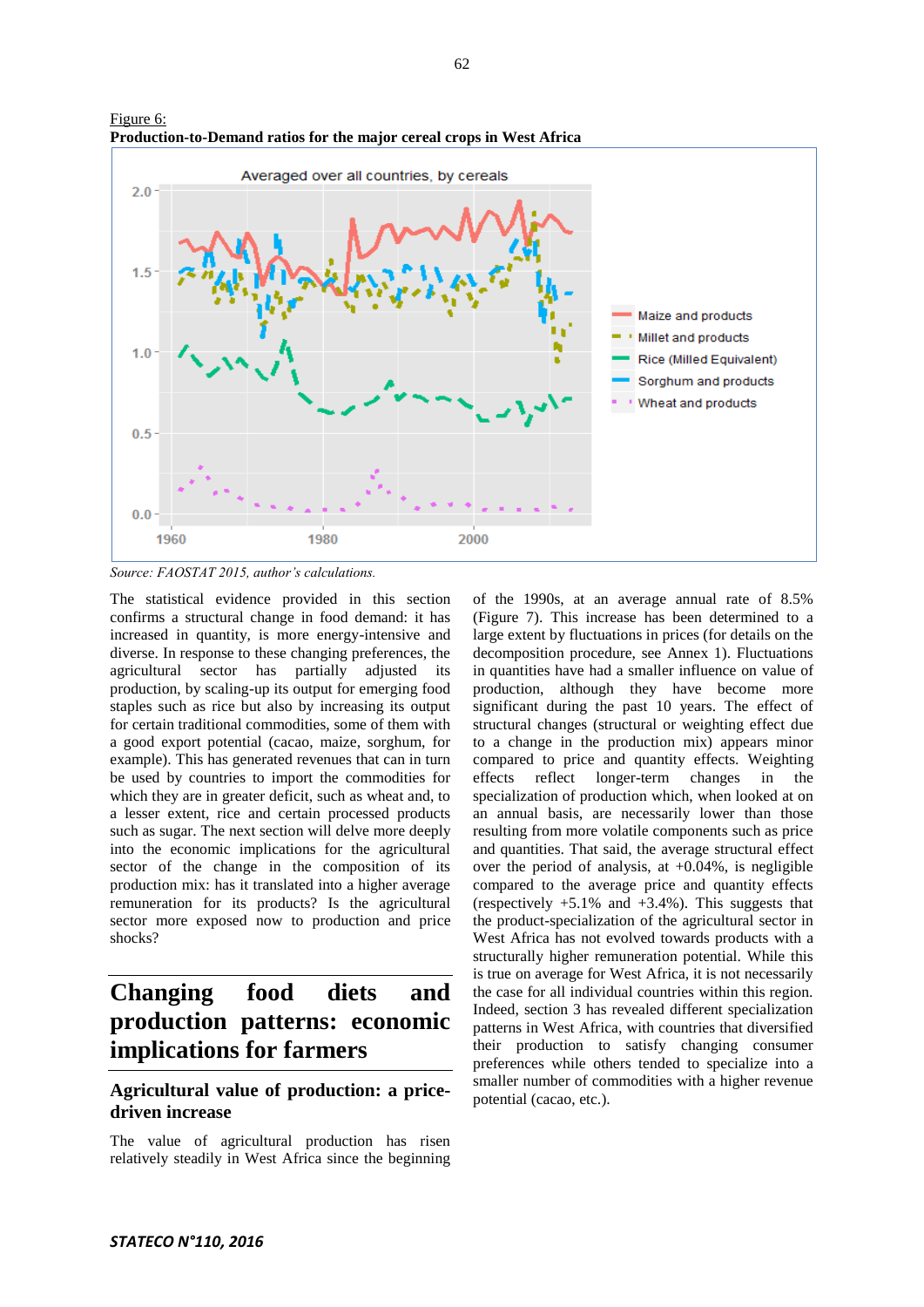

Figure 7: **Decomposition of changes in the aggregate value of agricultural production in West Africa**

*Source: FAOSTAT, author's calculations*

*Note: 1998 and 1999 have been omitted because of the distortion created by the devaluation of the Naira in 1998.*

### **Agricultural prices and margins in West Africa have not evolved to the benefit of farmers**

Put aside the correction in prices after the end of the  $2007 - 2008$  food price crises<sup>1</sup>, average agricultural prices in West Africa rose at a steady and sustained pace: the deflator of agricultural production has been multiplied by 2.4 from 2000 to 2012. This does not necessarily mean that producer margins have risen, because the price of agricultural inputs has probably risen in parallel. In fact, taking the GDP deflator as a proxy for the price of inputs, no clear-cut conclusion can be made on the evolution in agricultural margins: the two deflators have evolved at similar rates from 2000 to 2009 (Figure 8). Since then, the GDP deflator has been increasing faster, pointing to a deterioration in producer margins. More data points are needed to conclude if this trend is persistent, transitory or if it is due to a statistical artifact.

The fact that food consumer prices have increased at a higher pace than agricultural producer prices indicates that farmers have probably seen their margins reduced

l

to the expense of intermediaries (wholesalers and retailers). The widening gap between consumer and producer prices may also reflect structural changes in West African food markets, echoing changes in food diets: food chains are becoming wider and more sophisticated with the emergence of new actors in the agro-industrial complex, lessening the link and widening the gap between prices at both ends of the chain.

The level of uncertainty in the price paid to farmers and, by consequence, in their revenues is a key determinant of production decisions as well as, to some extent, private investment in agriculture. We will know delve into the analysis of the risks to which West African agriculture is exposed, especially pricerelated risks.

<sup>1</sup> *World food prices increased dramatically in 2007 and the 1st and 2nd quarter of 2008 creating a global crisis and causing political and economical instability and social unrest in both poor and developed nations. This series of events is usually referred to as the 2007-2008 food price crises.*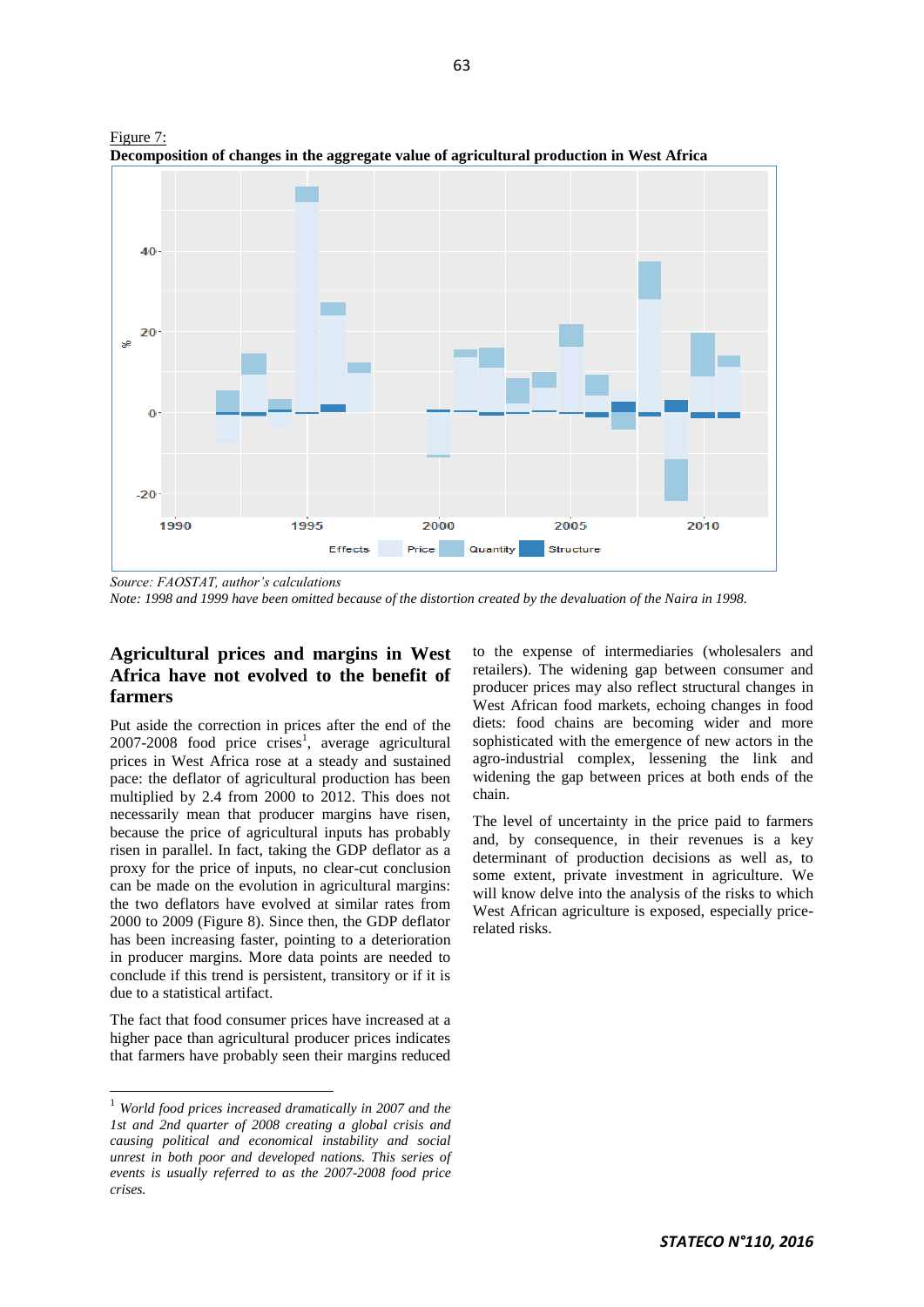

Figure 8: **Agricultural deflator, GDP deflator and food consumer price index in West Africa (100=2000)**

*Source: FAOSTAT 2015, World Development Indicators (The World Bank), author's calculations.*

#### **Decreasing price variability but higher exposure to price-risks**

Risks of different nature are faced by farmers: uncertainties affecting yields are mainly exogenous, as most of them are climate-related. Yet, as crops and agricultural activities are diversely exposed to climaterelated risks, the composition of the farmer's agricultural production and, by extension, the production specialization of an entire country or region has an impact on the overall exposure to production risks. Farming practices also have a role: for a given crop, specific varieties may be more tolerant or resistant to droughts; cultural practices such as crop rotations may improve water use efficiency<sup>1</sup>; an appropriate use of inputs may also mitigate the impact on yields of adverse climaterelated events. An agricultural sector highly specialized in the production of a small number of commodities, with a low level of infrastructure and input use will be highly dependent on weather conditions and therefore over-exposed to adverse climate-related events: yields, production and revenues will as result be more volatile and uncertain.

Another class of risks is that affecting the farmer's selling prices. When considering individual crops or agricultural activities, these risks can be considered as largely independent from the farmer's practices: except in exceptional cases, farmers are price-takers and the price received reflects local, national or international market conditions. The price trends, seasonality and volatility are highly dependent on the

nature of agricultural products: perishable and nonstorable commodities tend to be more volatile than non-perishable and storable ones; the price of some commodities such as rice, wheat or maize is mainly determined on international markets while for others prices mainly reflect local market conditions: the price variability (or uncertainty) of different groups of agricultural commodities tends to some degree to be independent from one another. As a result, the overall price risk faced by a farmer is to some extent dependant on the set of commodities that are produced. His exposure to price risks can be mitigated by choosing commodities with less correlated prices, much similarly to a financial investor who would construct a portfolio of stocks from companies with different activities in order to diversify its risks. By extension, the overall exposure to price risks of a country or region's agricultural sector is dependent on its commodity specialization. The contribution of the product specialization to price risks, defined mathematically in Annex 2, measures the exposure of farmers to these risks.

The results, illustrated by Figure 9, indicate that the variability in price has been declining since the beginning of the 90s: the coefficient of variation has declined from close to 120% at the beginning of the period to just under 80% in 2012. The 2007-2008 food price crises, which was characterized by surging and volatile prices on international agricultural markets, have little impacted agricultural prices in West Africa: the price variability did increase during this period, but by a limited amount (the coefficient of variation rose to 93%, slightly above the pre-crisis levels). This may be explained by the composition of food production in West Africa: the commodities which saw their price increase the most, wheat and soybeans, are not the region's main crops. Furthermore, as most

 $\overline{a}$ 

<sup>&</sup>lt;sup>1</sup> Crop rotations improve the soil's physical characteristics *and structure, reducing or eliminating the necessity to till or plough. The hydrologic supply and the exploration capacity of the plants are therefore improved.*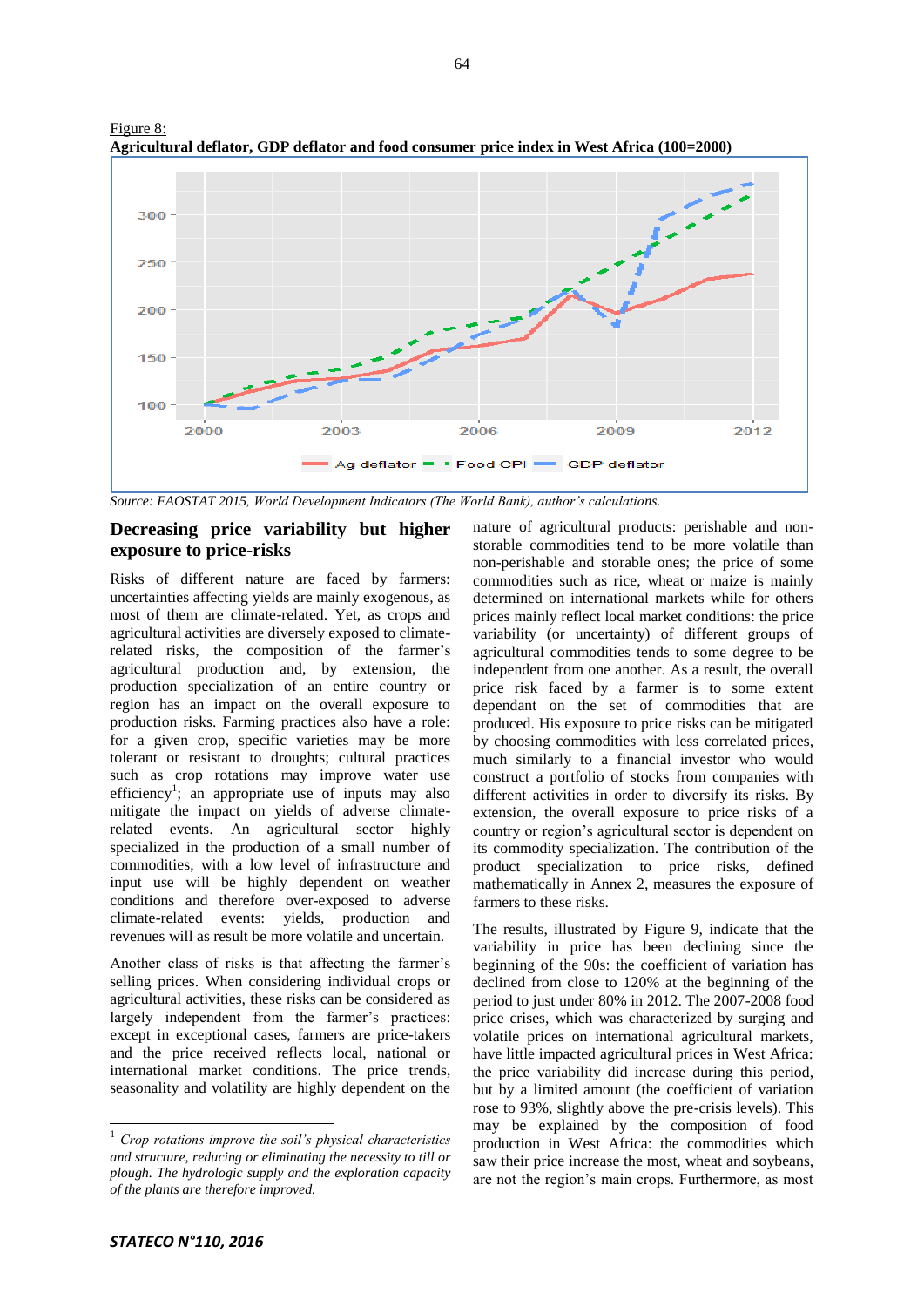of the agricultural output in West Africa is either consumed by the farmers themselves or destined to local markets, prices of agricultural commodities respond rather to local market fundamentals than to international market shocks, at least on the short to medium-term. If the impact of the 2007-2008 food crises on agricultural producer price variability has been mild in West Africa, the same is not necessarily true for consumers: their diets, especially for those living in urban centers, relies more heavily on imported commodities and therefore make them more vulnerable to international price shocks. That said, recent econometric evidence suggest that the overall impact on food consumer prices in the region was limited: for example, Cachia (2014) estimates that only 10% of the initial shock in international commodity prices is transmitted to food prices after 4 months, 20% after 8 months.

The results illustrated by Figure 9 also indicate that the decrease in variability of average agricultural prices has not been accompanied by a reduction in the exposure to price risks, quite the contrary: the contribution of the commodity production structure to the average price variability, what we named exposure to price risks, has in fact been increasing since the beginning of the 90s (Figure 9, right-hand side graph). This means that a shock in commodity prices would probably have a higher impact on average prices now compared to the beginning of the 90s: farmers are more exposed to price shocks, either positive or negative. As the final formula of Annex 2 clearly shows, a greater exposure to price shocks can be the

result of two effects, which can potentially be combined:

- A structural increase in the correlation between commodity prices. Theoretical and empirical evidence suggests that the integration of commodity markets and the harmonization of farming practices have contributed to increase the correlation between commodity markets. For example, it has been demonstrated that the emergence of bio-fuels has not only increased the integration between energy and agricultural markets but also among crops which are used to produce bio-diesel (soy, oilseeds, etc.) and ethanol (wheat, corn, sugar crops, etc.). This effect may be significant in parts of Europe, Latin and North America, but less in West Africa where the quantities destined to the biofuel market are marginal;
- The second potential effect is an increased specialization in the production of crops with a higher price correlation. In West Africa, the higher share in production of cereals such as rice, maize, wheat and crops such as soybeans has probably contributed to increase the overall exposure to price risks: these commodities are more integrated to international and regional markets than traditional cereals and their prices are known to be highly correlated. For detailed empirical evidence on the co-movements between major agricultural commodities, see for example de Nicola F. et al. (2014).

Figure 9:

**Evolution of the production and price risks of the agricultural sector in West Africa**



*Source: FAOSTAT, author's calculations*

*Note: on the right-hand side figure, data for 1998 and 1999 has been omitted because of the distortion created by the strong devaluation of the Naira, the Nigerian currency, in 1998*.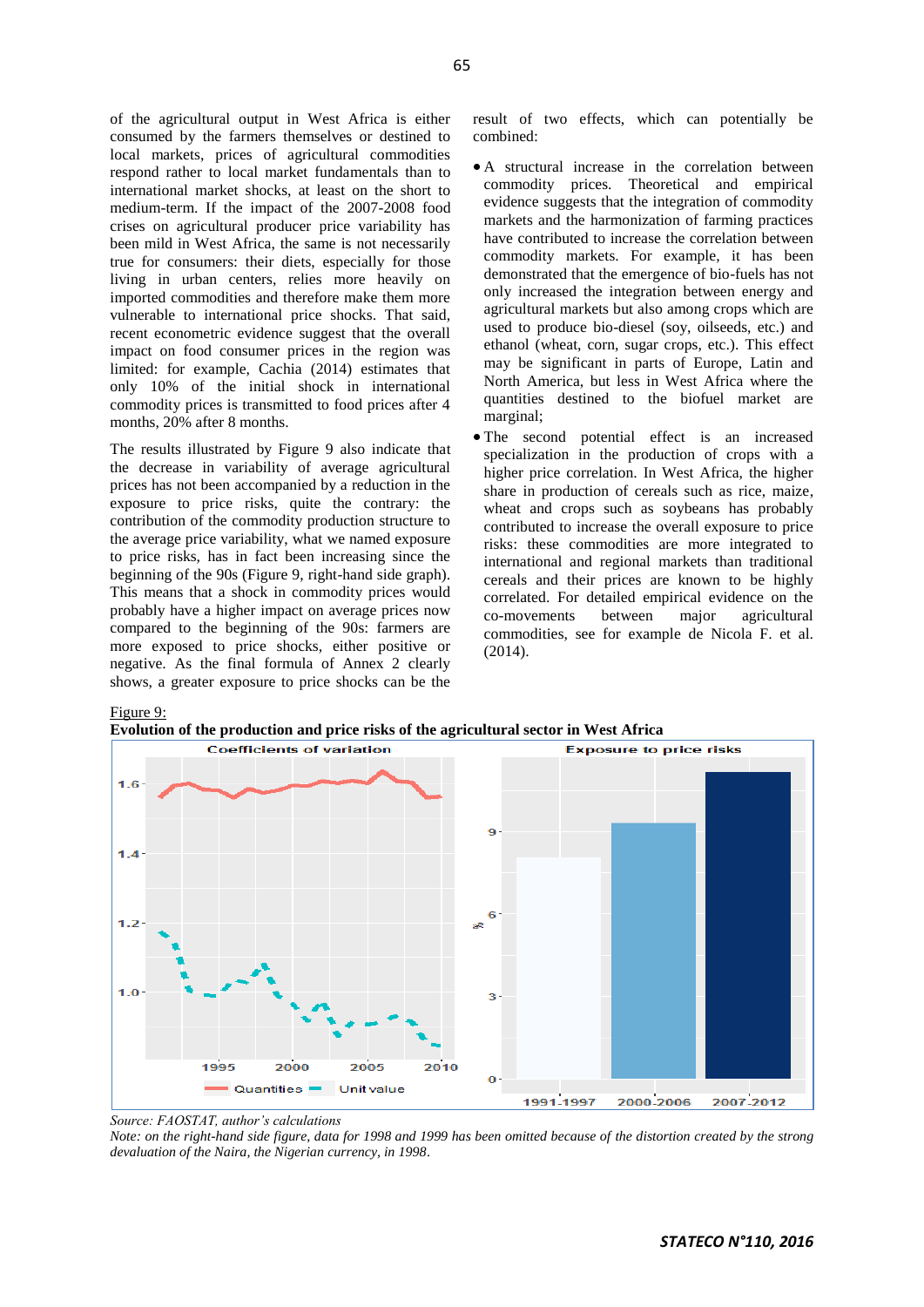# **Conclusion**

This article tried to brush a global picture of the trends in food demand and agricultural production in West Africa. It has first been shown that food diets are getting richer and more diverse, in line with structural socio-economic drivers such as urbanization and increasing income per capita.

At the same time, agricultural production has also evolved: it has responded to changing preferences of West African consumers by scaling-up its output of commodities such as rice, maize and certain animal products such as poultry. This increase in production has failed to match the corresponding rise in demand because yields in West Africa have only started to improve substantially in the past few years. For example, yields for rice (paddy) have been stable around 1.5 tons per hectare during the 1990s and the beginning of the 2000s. They have just recently started to improve to reach levels slightly above of 2.0 tons. In a context of a surging population, a rapid and significant improvement in cereal yields is a prerequisite to the improvement of food security and a reduction in poverty rates in the region.

Agricultural production has also specialized in commodities that are in greater demand both domestically and abroad, such as cocoa, soybeans or maize. These new specialization patterns have economic repercussions for farmers: they received on average higher prices for their products but prices in the economy rose as well, sometimes faster, such as food prices paid by consumers. This suggests that margins in the agricultural sector have lost ground with respect to other actors of the chain, a structural trend given the higher sophistication and widening of the food chains. New production patterns and higher integration of agricultural commodity markets have also contributed to increase the exposition of West African agriculture to price shocks, a factor which has not yet been a source of concern given the decreasing trend in price variability in West Africa, only mildly affected by events such as the 2007-2008 food crises.

More work and statistics are needed to understand if the specialization of West African farmers has resulted in higher net returns for farmers. High-value or cash crops are also generally grown in input-intensive systems, with high costs. There is a statistical gap that needs to be filled to better understand production costs and returns of agricultural production, especially in West Africa where nation-wide statistically representative data is scarce. Further investigation is also needed to better identify production changes and substitutions within commodity groups, extending the analysis to the agro-food industry in order to see if food production in West Africa is getting higher up in the value chain. Finally, a more formal and comprehensive analysis of the commodity linkages is necessary to better understand the risks to which farmers are exposed, a phenomenon that is often overlooked but which has great implications on the vulnerability of farmers and their household.

### **References**

**Bricas N., Mouton F. and Tchamda C. (2015),** « Sub-Saharan Africa's significant changes in food consumption patterns », A Question of Development, no 26, French Agency for Development.

**Bricas N., Mouton F. and Tchamda C. (2015),** « Metropolitan Centers in Sub-Saharan Africa: Dependence on Food Imports », A Question of Development, no 26, French Agency for Development.

**Cachia F. (2014),** « Regional Food Price Inflation Transmission », FAO Statistics Division Working Papers Series, no 14/01.

**Doan D. J. (2014),** « Does income growth improve diet diversity in China? », Australian Agricultural and Resource Economics Society.

**De Nicola F. et al. (2014),** « Co-movement of major commodity price returns: A time-series assessment », IFPRI discussion paper, no 01354.

**Vincent C. (2015),** « Qu'allons-nous manger demain ? », Cahier du « Monde », no 21892.

**Me-Nsope N. and Staatz J. (2013),** « The Role of Rice in Changing Food Consumption Patterns in West Africa », Michigan State University.

**Hitimana L. et al. (2011)**, « West African Urbanisation Trends », West African Furture, no 1, OECD

**Worku I et al. (2015)**, « Diet Transformation in Africa: The case of Ethiopia », ESSP Working Paper, no 87, IFPRI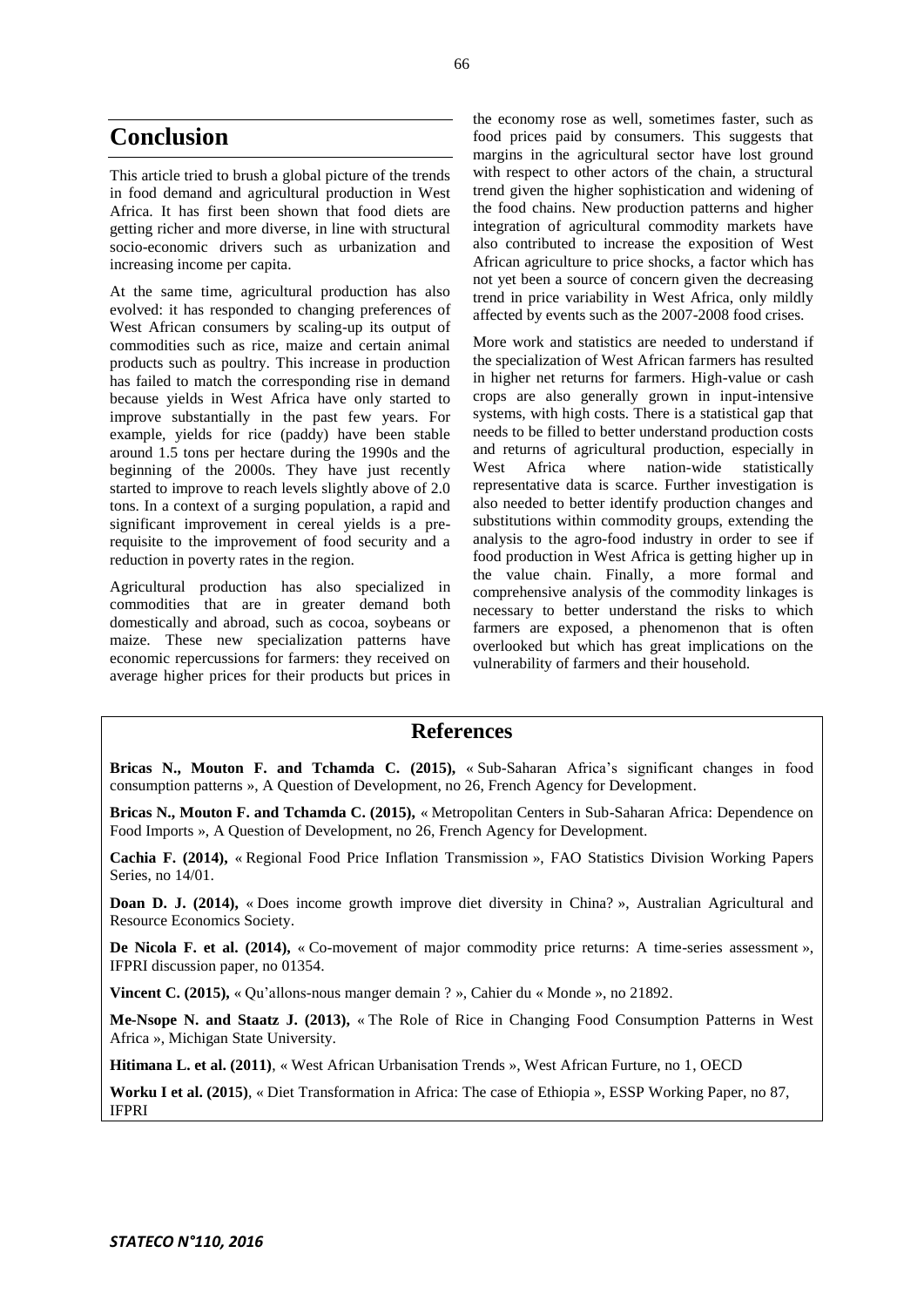# **Annex 1: Decomposition of the growth rate of agricultural value of production**

The change in the aggregate value of production can be decomposed intro three components: a price effect, a quantity effect and a structural (or weighting) effect. The latter measures the extent to which changes in values are the result of a modification in the commodity mix. This annex describes one possible method to perform this decomposition.

The value of production for a given commodity is equal to its farm-gate price times the quantities produced:  $v_{i,t} = p_{i,t} q_{i,t}$ , where i denotes the commodity and t the time period. The value of production for a bundle of commodities is therefore:  $v_t = \sum_{i=1}^n p_{i,t} q_{i,t}$ , where *n* is the fixed number of commodities produced<sup>1</sup>.

We start by defining two variables:

- the average farm-gate unit value of the basket of commodities produced :  $\bar{p}_t = \frac{\sum_{i=1}^{n} p_i}{n}$  $\frac{P1, \text{t} \text{u1}, \text{t}}{\sum q_{\text{i}} t}$ ; and
- The average quantities produced:  $\overline{q}_t = \frac{1}{n}$  $\frac{1}{n}\sum$
- $v_t$  is therefore also equal to:

As  $v_t$  is a strictly positive variable, we can take its natural logarithm:

$$
\ln(v_t) = \ln(\bar{p}_t) + \ln(n) + \ln(\bar{q}_t)
$$

 $\Delta \ln (v_t) = \Delta \ln (\bar{p}_t) + \Delta \ln (\bar{q}_t)$ , where  $\Delta x_t = x_t - x_{t-1}$  is the first-difference operator.

For "small" enough changes in  $\bar{p}_t$  and  $\bar{q}_t$ :  $\dot{v}_t \approx \dot{p}_t + \dot{q}_t$ , where the dotted variables indicate simple growth rates.  $\overline{1}$ We will now determine  $\vec{p}_t$  and  $\vec{q}_t$ , starting with the former:

$$
\begin{aligned} &\overline{p}_t = \frac{\sum p_{i,t}q_{i,t}}{\sum q_{i,t}} = \sum \frac{q_{i,t}}{\sum q_{i,t}} p_{i,t} = \sum \theta_{i,t}p_{i,t} \\ &\Delta \overline{p}_t = \sum \left(\theta_{i,t}p_{i,t} - \theta_{i,t-1}p_{i,t-1}\right) \\ &\Delta \overline{p}_t = \sum \Delta \theta_{i,t}p_{i,t} + \sum \theta_{i,t-1}p_{i,t} - \sum \theta_{i,t-1}p_{i,t-1} \\ &\Delta \overline{p}_t = \sum \Delta \theta_{i,t}p_{i,t} + \sum \theta_{i,t-1}\left(p_{i,t} - p_{i,t-1}\right) \\ &\overline{p}_t = \frac{\Delta \overline{p}_t}{\overline{p}_{t-1}} = \underbrace{\sum \Delta \theta_{i,t} \frac{p_{i,t}}{\overline{p}_{t-1}}}_{\text{ES}} + \underbrace{\sum \theta_{i,t-1}\left(\frac{\Delta p_{i,t}}{\overline{p}_{t-1}}\right)}_{\text{EP}} \end{aligned}
$$

 $\vec{p}_t$  is composed of two effects:

- ES, which measures the effect on the change in average prices of changes in the commodity shares  $(\Delta \theta_{i,t})$ . For example, a rise in the production share  $(\Delta \theta_{i,t} > 0)$  of commodities with higher than average prices  $(p_{i,t} > \bar{p}_{t-1})$  will contribute to increase the growth rate in average prices beyond the simple share increase  $(\Delta \theta_{i,t} \frac{p}{\epsilon})$  $\frac{p_{1,t}}{\bar{p}_{t-1}} > 1$ ). ES is therefore said to measure a structural or weighting effect; and
- , which captures the effect on the change in average prices of commodity-specific price variations (price effect).

Turning to  $\vec{q}_+$ : J

$$
\overline{q}_t = \frac{1}{n} \sum q_{i,t}
$$

1

 $<sup>1</sup>$  A fixed  $n$  is assumed here for simplicity, but this decomposition method can also be applied to a situation in which the</sup> *number of commodities*  $n(t)$  varies in time.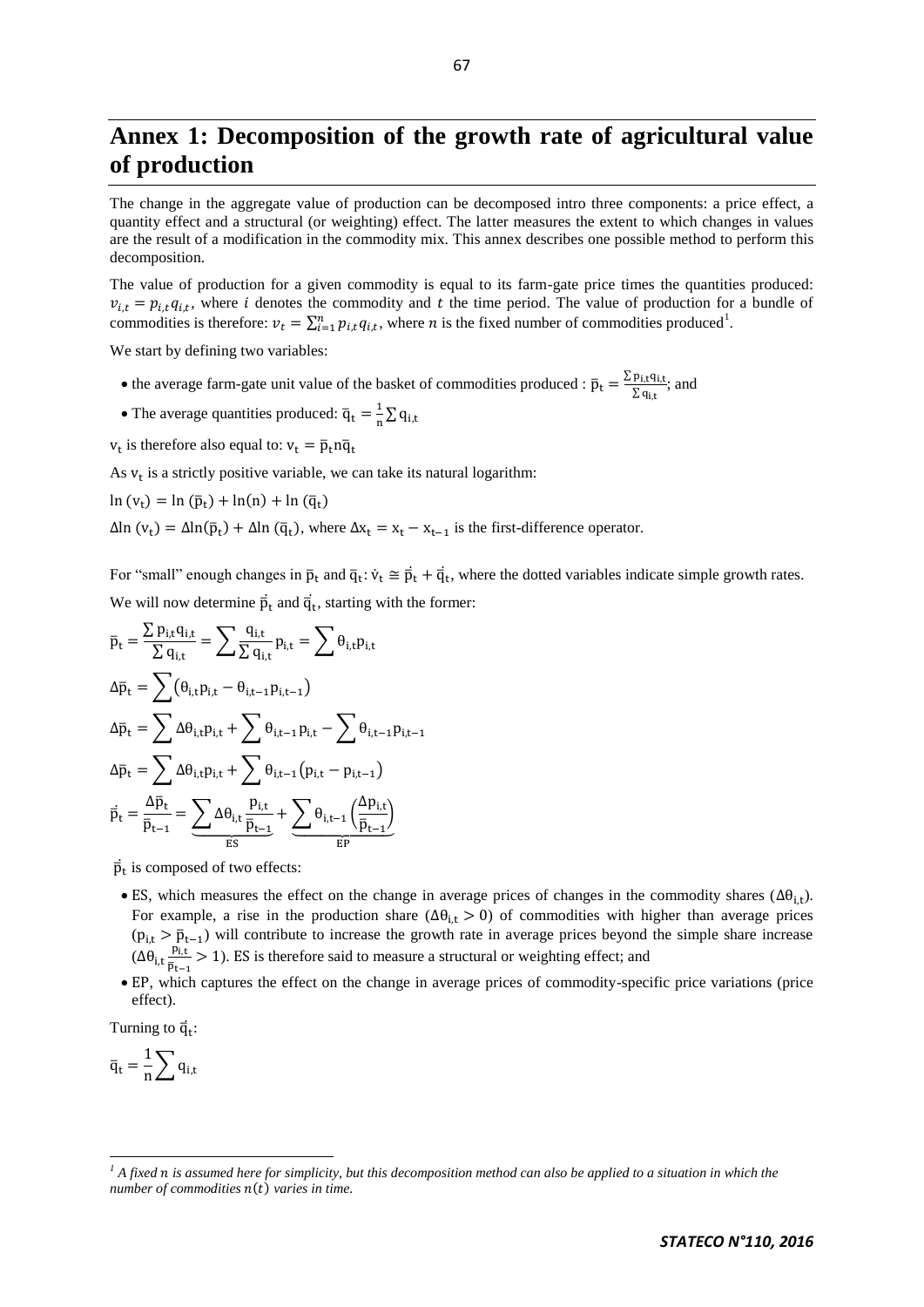$$
\begin{aligned} \vec{q}_t &= \frac{\frac{1}{n}\Sigma\big(q_{i,t}-q_{i,t-1}\big)}{\frac{1}{n}\Sigma\,q_{i,t-1}}\\ \vec{q}_t &= \frac{\Sigma\,\Delta q_{i,t}}{\Sigma\,q_{i,t-1}}\\ \vec{q}_t &= \sum \frac{q_{i,t-1}}{\Sigma\,q_{i,t-1}}\frac{\Delta q_{i,t}}{q_{i,t-1}}\\ \vec{q}_t &= \sum \theta_{i,t-1}\vec{q}_{i,t} \end{aligned}
$$

 $\vec{q}_t$  is equal to the sum of the commodity-specific quantity changes weighted by their respective quantity shares (quantity effect).

It follows from the above that the growth rate in the value of produced for the set of commodity produced is equal to the sum of a price effect ( $EP$ ), a quantity effect ( $EQ$ ) and a weighting or structural effect ( $ES$ ):

$$
\dot{v}_t \cong \underbrace{\sum \Delta \theta_{i,t}}_{ES} \frac{p_{i,t}}{\overline{p}_{t-1}} + \underbrace{\sum \theta_{i,t-1} \left(\frac{\Delta p_{i,t}}{\overline{p}_{t-1}}\right)}_{EP} + \underbrace{\sum \theta_{i,t-1} \dot{q}_{i,t}}_{EQ}
$$

# **Annex 2: Decomposition of the variance of average agricultural prices**

The variance of  $(\bar{p}_t)_{t=1,\dots,T}$ ,  $V(\bar{p}_t)$ <sup>1</sup>, measures the variability in time of average agricultural prices and can be considered as a proxy for the apparent price risk faced by the agricultural sector.

Using the notations of Annex 1, we can write:  $V(\bar{p}_t) = V(\sum \theta_{i,t} p_{i,t})$ , where  $\theta_{i,t}$  is the share of commodity *i* in the total quantity produced at period t. By decomposition of the variance:  $V(\bar{p}_t)$  $\sum_{i,j} \mathcal{C}ov(\theta_{i,t} p_{i,t}, \theta_{i,t} p_{i,t})$ , where  $\mathcal{C}ov$  is the covariance operator<sup>2</sup>.  $i \neq i$ 

We now decide to compute the variance over several time intervals  $T_1, ..., T_h, ..., T_H$ , such that  $\bigcup_{h=1}^H T_h$  $[1, ..., T]$  and, more importantly,  $\theta_{i,t} \cong \theta_{i,T}$ ,  $\forall h = 1, ..., H$ . This assumption states that quantity shares are stable within the different time intervals  $T_h$  (their variance is 0) and that they can therefore be considered as exogenous and not as random variables.

It follows from this assumption and from the linearity of the variance and covariance that:

$$
V_{T_h}(\bar{p}_t) = \underbrace{\sum_{i} \theta_{i,T_h}^2 V_{T_h}(p_{i,t})}_{EF} + \underbrace{\sum_{i,j} \theta_{i,T_h} \theta_{j,T_h} COV_{T_h}(p_{i,t}, p_{j,t})}_{EF}
$$

ES measures the effect of the composition of agricultural production on the apparent average price risk faced by farmers. In other words, it measures the exposure of the agricultural sector to price risks.  $EP$  measures the effect of the price variability of individual commodities on the variability in average prices of the bundle of commodities produced by the agricultural sector.

# **Annex 3: Correspondence matrices: the example of Cap-Verde**

Below is provided an extract of the correspondence matrix of Cap-Verde used to match the products of the producer price classification to the FBS classification and estimate the price of all the items of the latter.

*<sup>1</sup>*<br><sup>*I*</sup> The variance of a random variable is a statistical measure of its dispersion from the mean. The unbiased estimator  $V(\bar{p}_t)$  is *given by*  $v(\bar{p}_t) = \frac{1}{\pi}$  $\frac{1}{T-1}\sum_{t=1}^{T}(\bar{p}_t-\bar{\bar{p}})^2$ , where  $\bar{\bar{p}}=\frac{1}{T}$  $\frac{1}{T}\sum_{t=1}^{T}\bar{p}_t.$ 

<sup>&</sup>lt;sup>2</sup> The covariance between two random variables  $(X_t)_{t=1,...T}$  and  $(Y_t)_{t=1,...T}$  is a statistical measure of the link between these *two variables. The unbiased estimator of the covariance is given by:*  $cov(x_t, y_t) = \frac{1}{\pi}$  $\frac{1}{T-1}\sum_{t=1}^{T}(x_t-\bar{x}_t)(y_t-\bar{y}_t)$ , where *and*  $\overline{y}_t$  *are the means of the distributions.*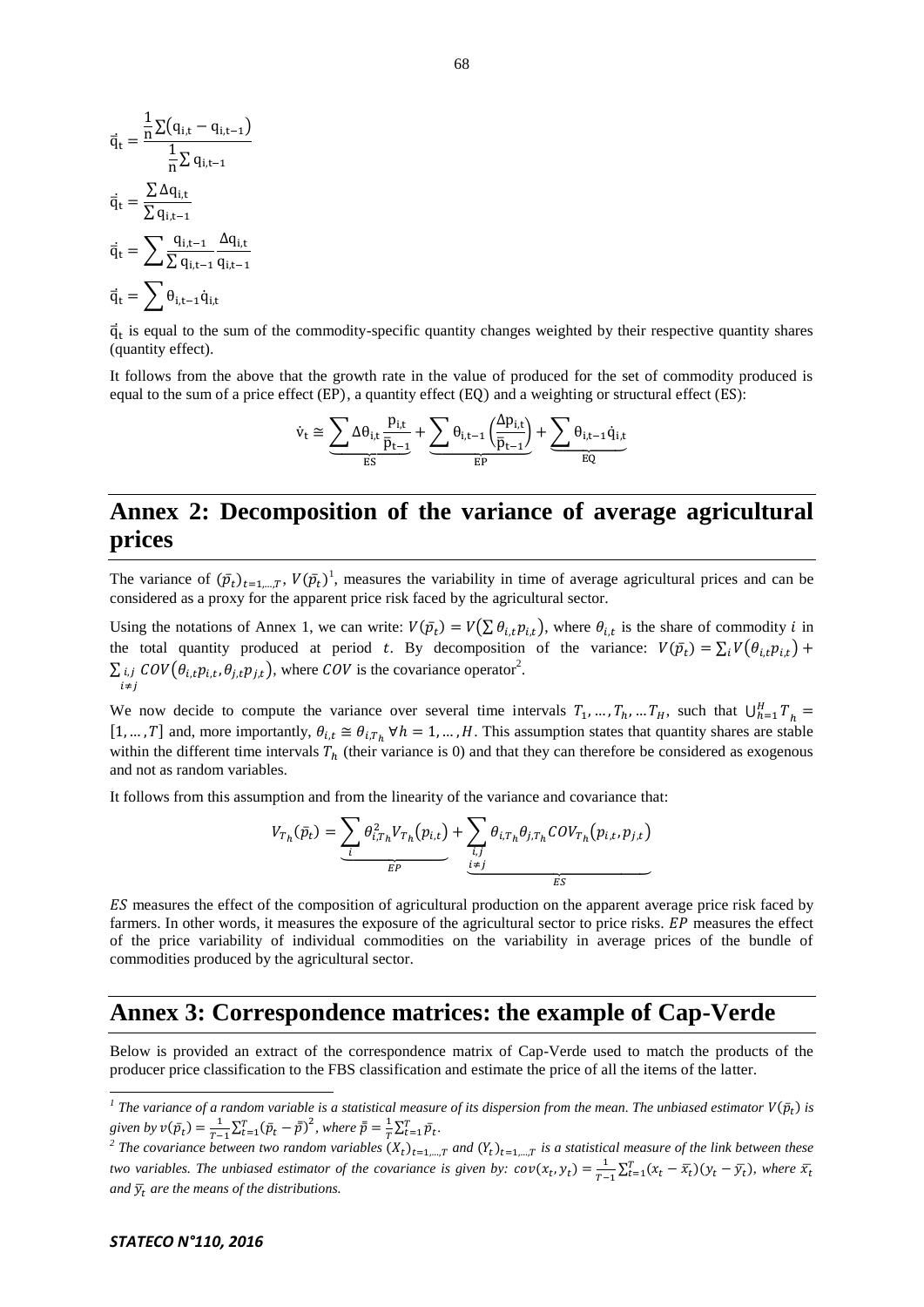It has to be read in the following way:

- Regarding wheat, there is a one-to-one correspondence between the items of the price list ("Wheat") and the item of the FBS list ("Wheat and wheat products"): the price of both items will therefore be equal ;
- Fonio, absent of the FBS list, is added to the item "Cereals, Other": the price of this item will therefore include the price of fonio, as well as other cereals not present in the FBS list;
- Rice is expressed in two different units: in its raw form in the price list ("Rice, paddy") and in milled equivalent in the FBS classification. The coefficient in the corresponding cell is the technical conversion factor: 1.5kg of paddy rice is needed to produce 1Kg of rice in milled equivalent. For a given quantity, the price of the rice in milled equivalent will therefore be equal to the price of the paddy rice times 1.5.
- And so on.

As technical conversion factors vary from country to country, the correspondence matrices are country specific.

Table 1:

#### **Correspondence matrix between the Food Balance Sheets classification (FBS) and the producer price classification (PP)**

| PP<br><b>FBS</b>              | Wheat<br>and<br>products | Cereals<br>Other | Sugar<br>cane | Sugar<br>non-<br>centr. | Sugar<br>$\text{(\text{raw})}$ | Groundn<br>uts<br>(shelled) | Butter,<br>ghee | Rice<br>(Milled) |
|-------------------------------|--------------------------|------------------|---------------|-------------------------|--------------------------------|-----------------------------|-----------------|------------------|
| Wheat                         |                          |                  |               | $\theta$                |                                | 0                           |                 |                  |
| Rice, paddy                   |                          |                  |               |                         |                                |                             |                 | 1.5              |
| Fonio                         |                          |                  |               |                         |                                |                             |                 |                  |
| Sugar cane                    |                          |                  |               | 12,5                    |                                |                             |                 |                  |
| Sugar, cane, raw, centrifugal |                          |                  |               |                         |                                |                             |                 |                  |
| Groundnuts, with shell        |                          |                  |               |                         |                                | 1,4                         |                 |                  |
| Milk, whole fresh cow         |                          |                  |               |                         |                                |                             | 21.1            |                  |

# **Annex 4: Main data tables**

Table 2a:

#### **Food available for consumption in West Africa by commodity group**

| kcal / capita / day (% points) | 1961-1979  | 1980-1999   | 2000-2011  |
|--------------------------------|------------|-------------|------------|
| Cereals                        | 975 (49,8) | 1156 (52,7) | 1220(50,1) |
| Excitants                      | 1 (0)      | 1(0,1)      | 3(0,1)     |
| Fruits                         | 77 (3,9)   | 69(3,2)     | 76(3,1)    |
| Meat and animal products       | 153 (7,8)  | 164 (7.5)   | 188 (7,7)  |
| Oils and Oil crops             | 251 (12,8) | 302 (13,8)  | 354 (14,6) |
| Other                          | 1(0)       | 2(0,1)      | 3(0,1)     |
| Pulses                         | 62(3,2)    | 63(2,9)     | 79 (3,2)   |
| Roots and tubers               | 334 (17,1) | 297 (13,5)  | 348 (14,3) |
| Spices                         | 6(0,3)     | 7(0,3)      | 8(0,3)     |
| <b>Sugars</b>                  | 72(3,7)    | 101(4,6)    | 121(5)     |
| Vegetables                     | 27(1.4)    | 30(1,4)     | 34(1.4)    |
| <b>Total</b>                   | 1957(100)  | 2193(100)   | 2434 (100) |

Table 2b:

**Food available for consumption in West Africa by cereal type**

| kcal / capita / day (% points) | 1961-1979    | 1980-1999  | 2000-2011  |
|--------------------------------|--------------|------------|------------|
| Barley and products            | 0(0)         | 1(0)       | 1(0)       |
| Cereals, Other                 | 24(2,3)      | 12(1)      | 10(0,8)    |
| Maize and products             | 161(15,6)    | 186 (15,4) | 201(15,9)  |
| Millet and products            | 281 (27,2)   | 243(20,1)  | 227(17,9)  |
| Oats                           | 0(0)         | 0(0)       | 0(0)       |
| Rice (Milled Equivalent)       | 331(32,1)    | 460 (38)   | 492 (38,8) |
| Rye and products               | 0(0)         | 0(0)       | 0(0)       |
| Sorghum and products           | 172(16,6)    | 175(14,5)  | 160(12,6)  |
| Wheat and products             | 62(6)        | 132(10,9)  | 177 (14)   |
| <b>Total</b>                   | 1031 $(100)$ | 1209 (100) | 1269(100)  |